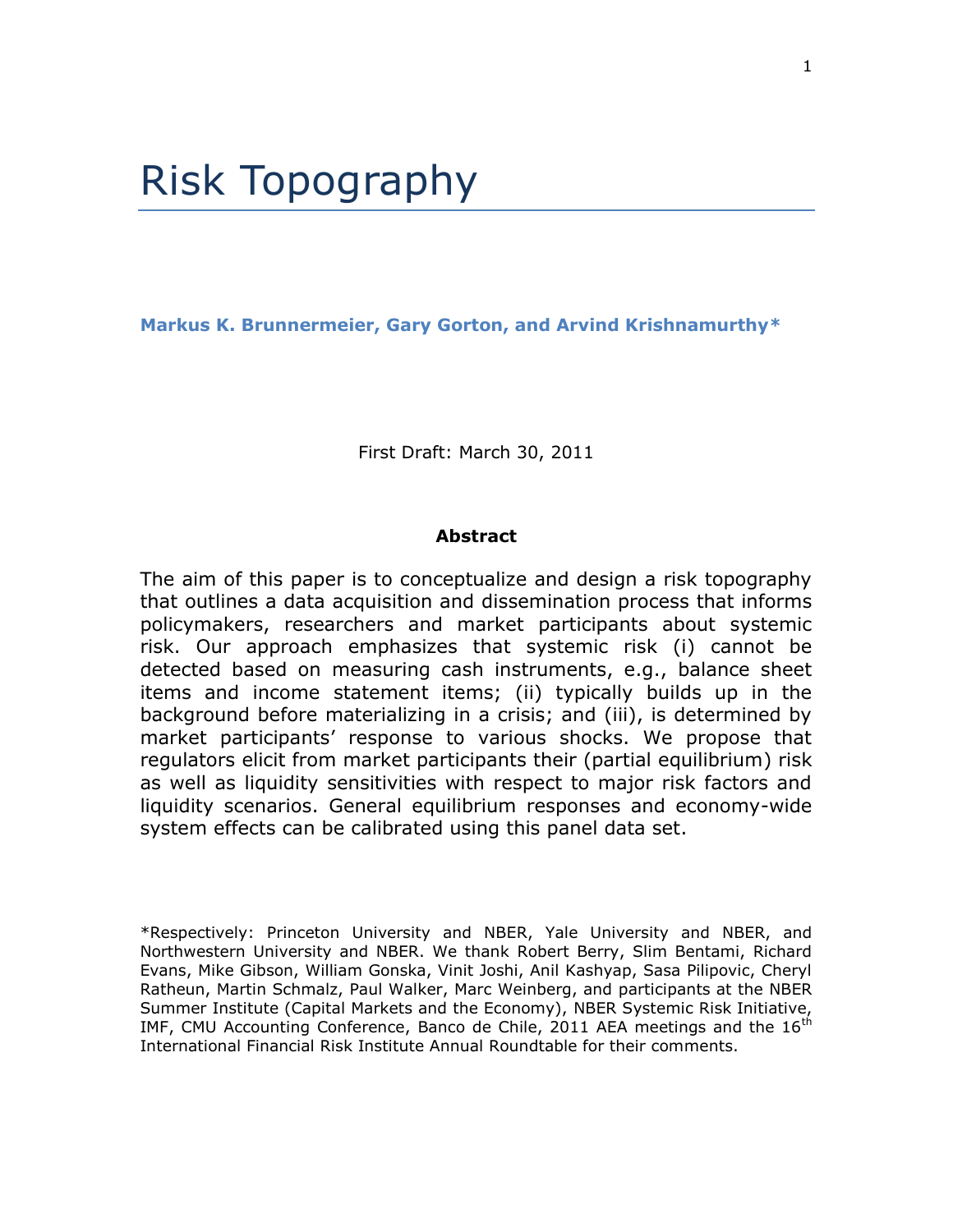#### **1. Introduction**

j

The financial crisis of 2007-2008 dramatically revealed that it is time to rethink the measurement of economic activity. In particular, because of derivative securities, off-balance sheet vehicles, and other financial innovations, it is imperative that we build an economy-wide risk topography, and sub-maps of different financial sectors of the economy. Measuring only cash instruments, and income and balance sheet items, is not sufficient for understanding the economy; instead we should measure risks, and think in terms of risks, in addition to quantities. The situation today, and during the crisis, is not so different from the 1930s when Simon Kuznets, Arthur Burns, Wesley Mitchell and their colleagues developed the first official measures of economic activity for the overall U.S. economy, the National Income and Product Accounts. This occurred in the midst of the Great Depression. Richard Froyen (2005) put it this way:

One reads with dismay of Presidents Hoover and then Roosevelt designing policies to combat the Great Depression of the 1930s on the basis of such sketchy data as stock prices indices, freight car loadings, and incomplete indices of industrial production. The fact was that comprehensive measures of national income and output did not exist at the time. The Depression, and with it the growing role of government in the economy, emphasized the need for such measures and led to the development of a comprehensive set of national income accounts. $<sup>1</sup>$ </sup>

During the financial crisis of 2007-2008 policymakers faced a similar problem. Relevant information about the financial sector and its linkages to the real economy was missing. Very basic measures were inadequate. For example, a measure such as "leverage" has little meaning in a world with derivatives and off-balance sheet vehicles. "Liquidity" was not clearly defined, let alone appropriately measured. Existing measures did not account for the shadow banking system, the size of the repo market, or the extent of different financial institutions' exposure to residential mortgages and credit derivatives.

 $1$  This quotation is also cited by Landefeld, Seskin and Fraumeni (2008).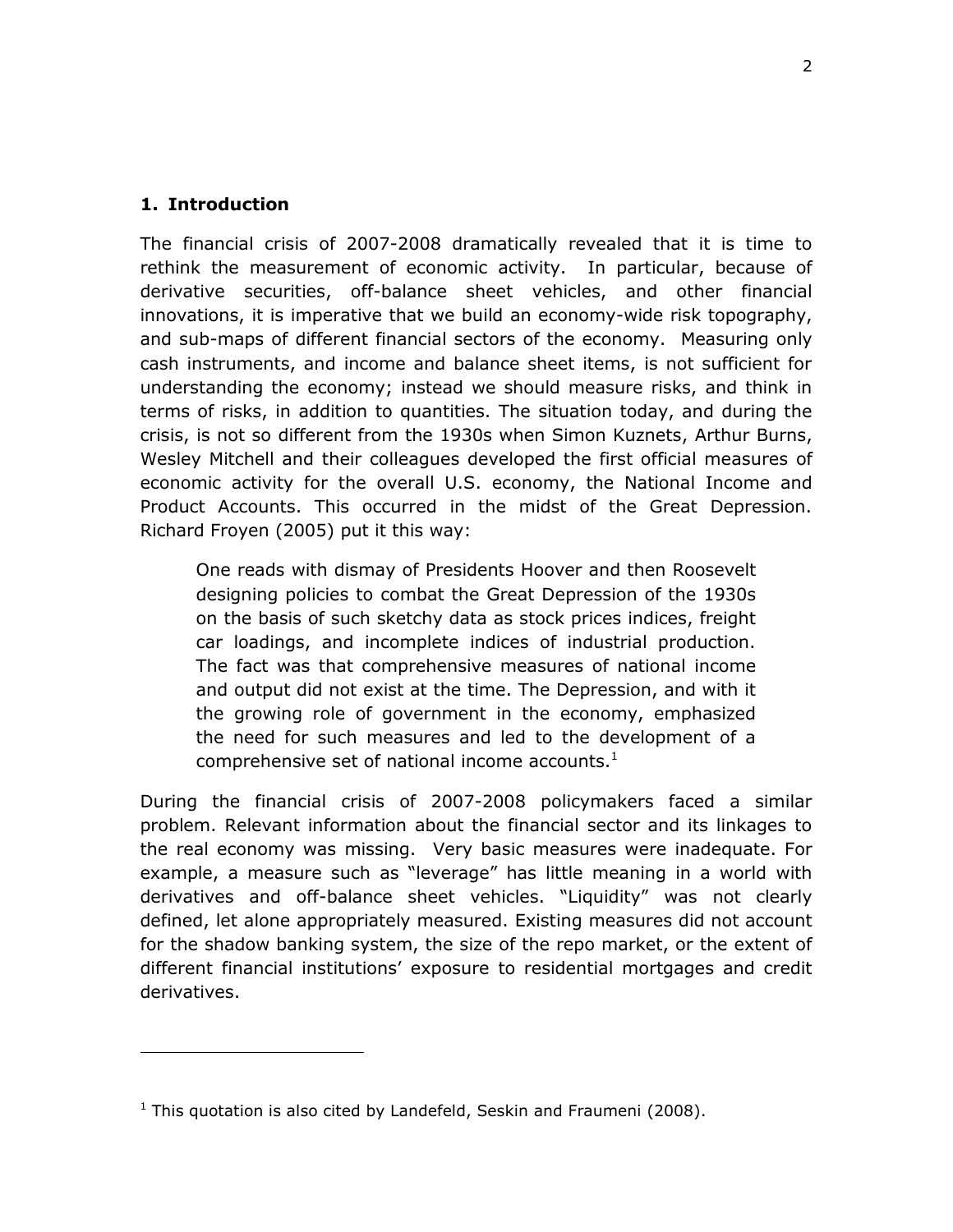Measurement is the root of science, and is also the basis of macroprudential regulation and of firms' risk management systems. Recognizing these measurement problems, the Dodd-Frank Wall Street Reform and Consumer Protection Act (Pub. L. 111-203, H.R. 4173) includes a provision for the establishment of the Office of Financial Research (OFR), a new division within the Treasury. The OFR is tasked with providing research and information to the newly created Financial Stability Oversight Council. The OFR has subpoena power to require financial institutions to produce data that the OFR requests. One possible role for the OFR would be to implement new measurement systems. Similarly, in Europe, the European Systemic Risk Board (ESRB) was established to oversee the build-up of systemic risk.

In this paper we outline a proposal for a system of measuring risks and liquidity in the financial sector and producing a risk topography for the economy. We see two tangible benefits to implementing this proposal.

First, such a measurement system would enhance macroprudential risk oversight by providing regulators and financial market participants with significantly enhanced tools. The data can reveal risk and liquidity pockets in the economy. Currently, the absence of information about the risk exposures of the financial system mean that firms can be in "crowded trades" without knowing it. That is, their risk exposures may be viewed as small for their firm, but may be large if all other firms have a similar exposure. Data on risk pockets can trigger better private risk management as well as enhance regulatory risk assessment. The data can also detect trends in liquidity or risk imbalances in the economy. For example, the data may show the financial sector's reliance on the repo market grew over the 2000 to 2007 period and resulted in a significant liquidity imbalance for dealer banks. We discuss these types of uses of collected data in Section 5.

Second, current macroeconomic models, which for the most part do not incorporate a financial sector, would have the essential data to guide such an endeavor. Theorists do not need data, but their thinking and their models are strongly influenced by what is measurable.

Solow (1970) is explicit that the stylized facts that were the outcome of the work of Kuznets and others were at the root of conceptualizing the neoclassical growth model, which is the current workhorse macro model. Burns and Mitchell's (1946) measurement of business cycles and Kuznets' work allowed Kaldor (1961) to state six "stylized facts" about the macroeconomy, which were instrumental in subsequent business cycle and growth research. The intellectual history is recounted by Lucas (1977) and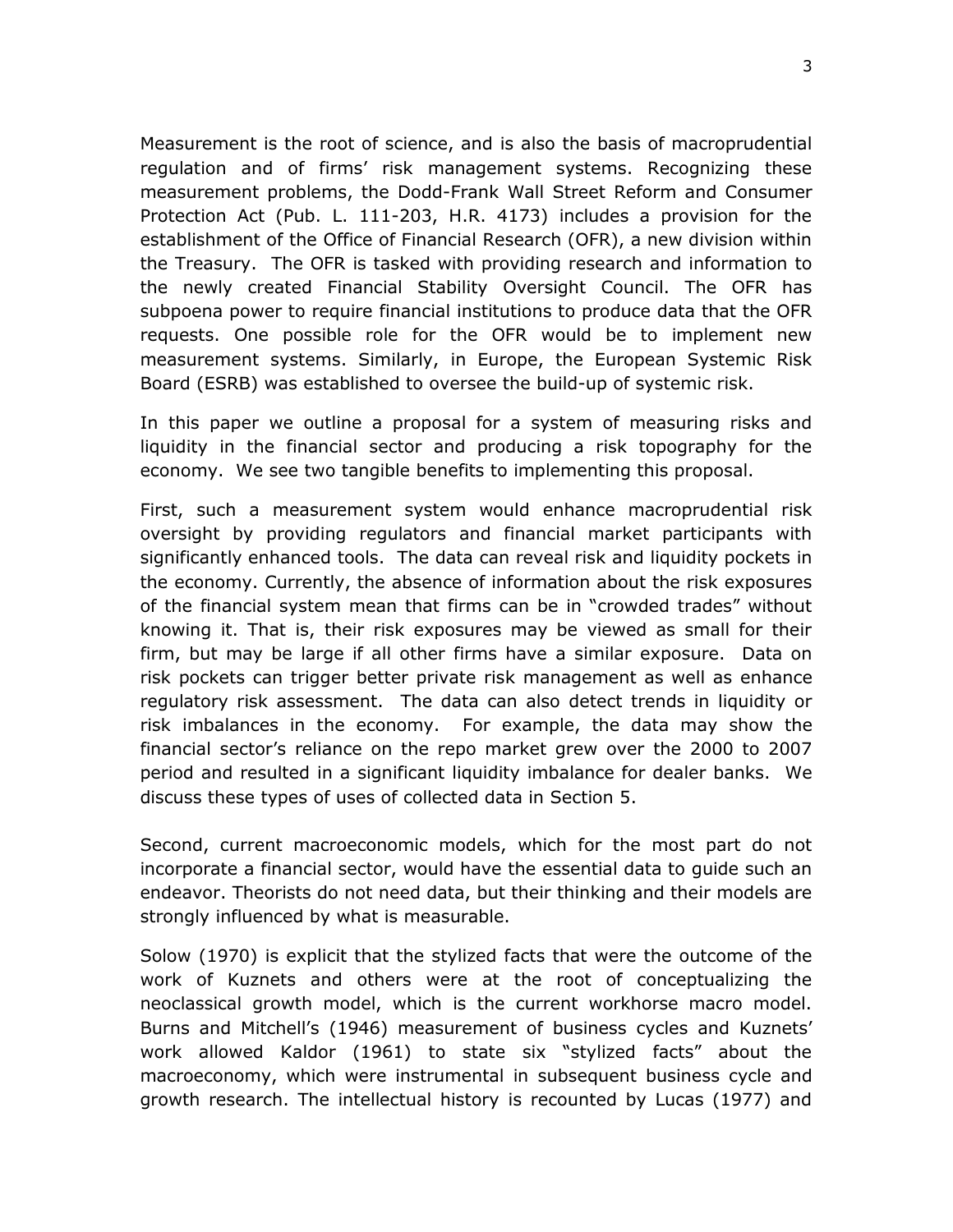Kydland and Prescott (1990). It seems clear that systematically collecting the relevant financial sector data will impact the set of macro models that are developed.

In the near term, we think that the most fruitful use of the data by macroeconomic researchers is in the modeling of systemic risk and financial crises. Systemic risk typically builds up in the background in times of low volatility and only materializes when it becomes apparent to sufficiently many players that accumulating imbalances are not sustainable. The subsequent fallout involves amplification mechanisms with spillover effects across the financial sector and the real economy. To assess systemic risk it is not enough to simply look at asset market measures during a quiescent period (current volatility, liquidity, spreads, etc.), instead one has to measure quantities of risk and liquidity build-ups in the financial sector and determine whether these can trigger a significant downside amplification mechanism. This is essentially a general equilibrium macro modeling exercise.

While the triggers for crises are varied, the amplification mechanisms that play out in crises exhibit common patterns. These patterns may be direct due to contractual links or indirect through equilibrium feedbacks on asset prices and liquidity. Developing a data set on the actions and exposures of different parts of the financial sector in varying economic conditions can allow a researcher to develop quantitative models of these common amplification mechanisms. For example, such a model may be able to answer the question: If the commercial banking sector takes a \$500bn loss next year, how will this spillover to other asset markets and players, and what will be the resulting system-wide or aggregate general equilibrium dislocations. We discuss the use of data in modeling of systemic risk in Section 6.

The basic idea of our measurement proposal is to elicit from financial firms their sensitivity to a number of prespecified factors and scenarios on a regular basis. Essentially, we ask firms to report their "deltas" with respect to the specified factors, that is, the dollar gain or loss that occurs when the specified factor changes by a specified amount, as well as the increase or decrease in their liquidity as defined by a liquidity index, the Liquidity Mismatch Index (LMI). For example, we ask: what is the capital gain or capital loss to your firm if house prices fall by 5%, 10%, 15%, and 20%, and what if they rise by the same increments. In addition, financial institutions would have to report how their liquidity position changes. We focus on measuring these two dimensions – capital gain/loss and change in liquidity – because the theoretical literature on financial crises has centered on capital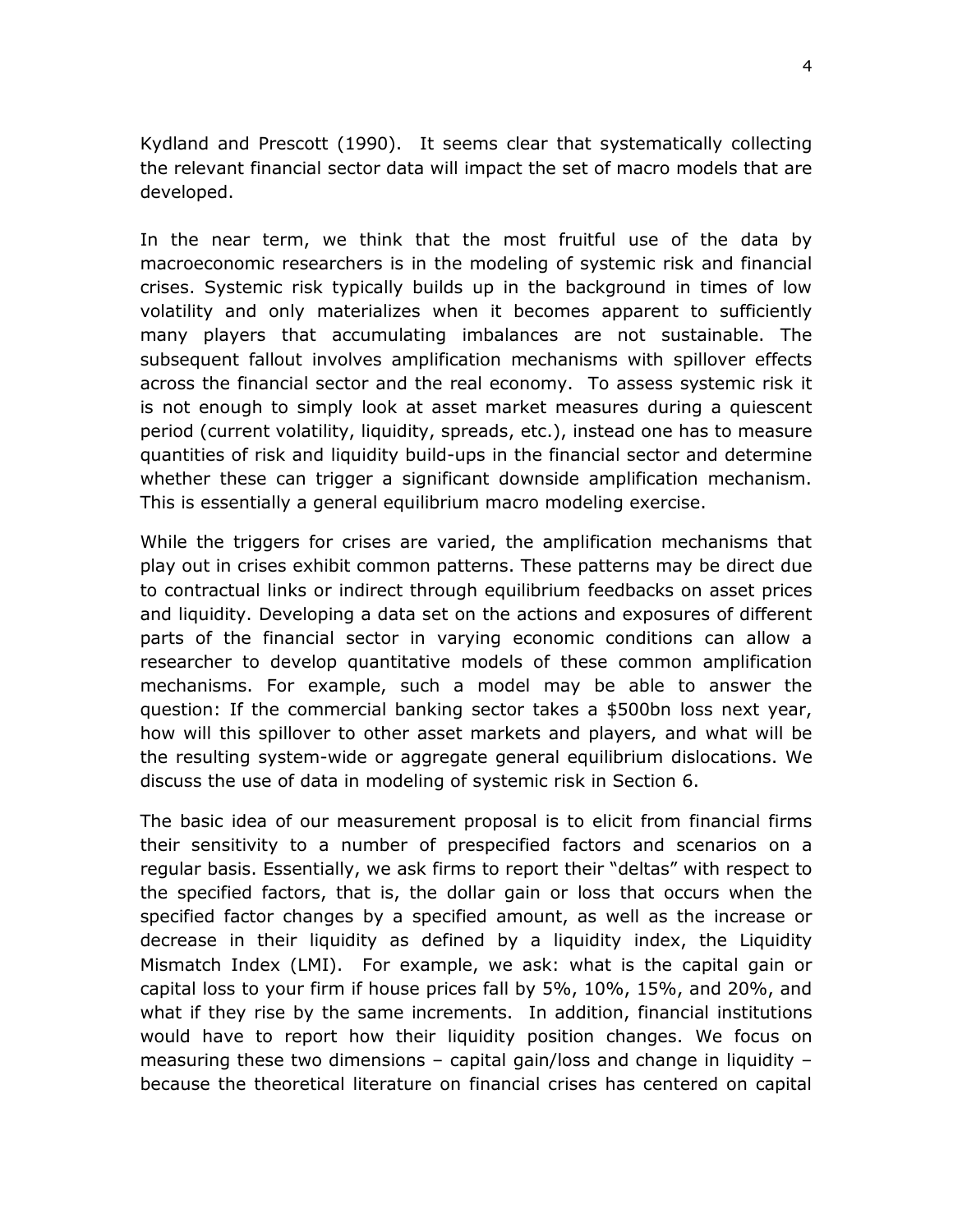and liquidity as the most significant factors underlying the behavior of financial firms during crises.

Concerning factor selection, we envision a set of fundamental factors, like house prices, interest rates, exchange rates, but also liquidity scenarios such as changes in the LMI. In addition, we plan to elicit the "value and liquidity deltas" of so-called cross-scenarios, which include a simultaneous move across several factors. On each reporting date (say quarterly or monthly), firms would report responses to the same scenarios. Then, a panel data set is created over time.

Like the construction of the National Income and Product Accounts, it will take a significant effort and time to build this risk topography, although financial firms already currently produce much of the data we propose gathering.<sup>2</sup> We take advantage of the data and knowledge of the private sector internal risk models. Truth-telling can be ensured by cross-checking the various internal models across all market participants.

We propose that such measurements be publicly available, just as with other government-collected data (e.g., National Accounts, Bank Call Reports, Federal Reserve Flow of Funds, etc.). The responses can be aggregated, suitably anonymized, and then made public. An important principle is that the data be made publically available to all (in a form that protect some proprietary responses).

*Related Literature.* Two strands of literature are related to the ideas in this paper, the first is on measurement, the second concerns stress testing. On measurement, in the U.S., the current systems include the bank Call Reports of Condition and Income and the Federal Reserve Flow of Funds data. Both of these data sets were explicitly developed to aid regulators to monitor banks. The Call Reports were mandated by the National Bank Act (1863) (Sec. 5211) and have continued (and been expanded) to this day. In essence, these reports contain fairly detailed balance sheet and income statement information of regulated banks, but fail to capture other financial institutions and risk sensitivity measures. Similar to the Call Reports, we emphasize eliciting the same scenarios repeatedly and regularly to develop a risk map

-

 $2$  The bank stress tests that took place during the financial crisis (the Supervisory Capital Assessment Program (see Board of Governors of the Federal Reserve (2009a, 2009b)) also show that (large) financial firms are (at least embryonically) in a position to produce the numbers that we propose.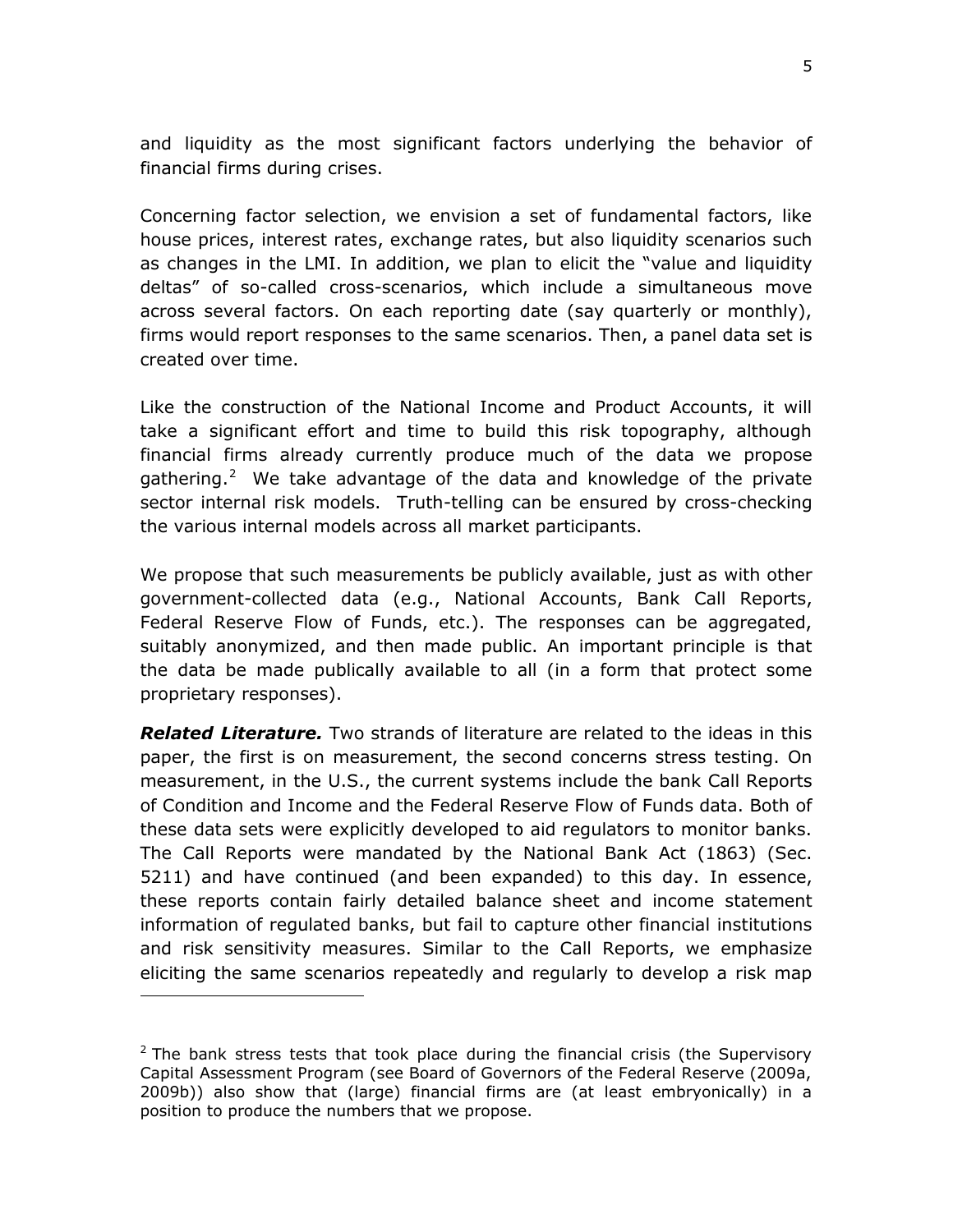similar to the Call Report data. Over time it will become a large library of information that can be used to build and fine-tune models. Secondly, we emphasize that the data elicited (suitably anonymized) be made public so that academics, regulators, and industry participants will be in a position to build their own models of systemic risk.

The Flow of Funds data was designed by Morris Copeland (1947, 1952) to characterize money flows in the economy. Notably, at first, economists did not see how to use the Flow of Funds; see, e.g., Dawson (1958) and Taylor (1958).

Central banks currently recognize that existing measurement systems are not up to the task and have begun to think about revisions and additions. See, for example, Eichner, Kohn and Palumbo (2010) and European Central Bank (2010). Compared with these proposals and ideas, we propose to fundamentally change the nature of the information that is collected by deviating from the accounting paradigm and proposing a measurement paradigm closer to risk management scenarios. We want to collect data that will, over time, be useful for developing macroeconomic models of crises. We argue that this requires data on risk. In addition, we emphasize that measuring "liquidity" is central to understanding crisis.

The second related literature concerns bank stress testing. Bank stress testing is an evaluation of the impact of a particular scenario or event on a firm, the scenario usually being a movement in financial variables. Stress testing is an adjunct to statistical models, such as value-at-risk models. There are many papers that provide a general introduction to stress testing. Examples include Blaschke et al. (2001), Jones, Hilbers, and Slack (2004), Cihák (2007), and Drehmann (2008). Collections of articles that discuss stress testing include Quagliariello (2009. International organizations have developed stress testing procedures: the Bank for International Settlements (BIS (2009)), the Committee on the Global Financial System (2005), and the International Monetary Fund, which started the Financial Sector Assessment Program in May 1999. Other articles include Haldane, Hall, and Pezzini (2007) and Hoggarth and Whitley (2003). Hirtle, Schuermann and Stiroh (2009) discuss the U.S. Supervisory Capital Assessment Program (SCAP), i.e., the stress tests applied to largest U.S. bank holding companies from February to May 2009 (see Board of Governors of the Federal Reserve System (2009a,b)). The data that we propose collecting is akin to that collected in the stress tests.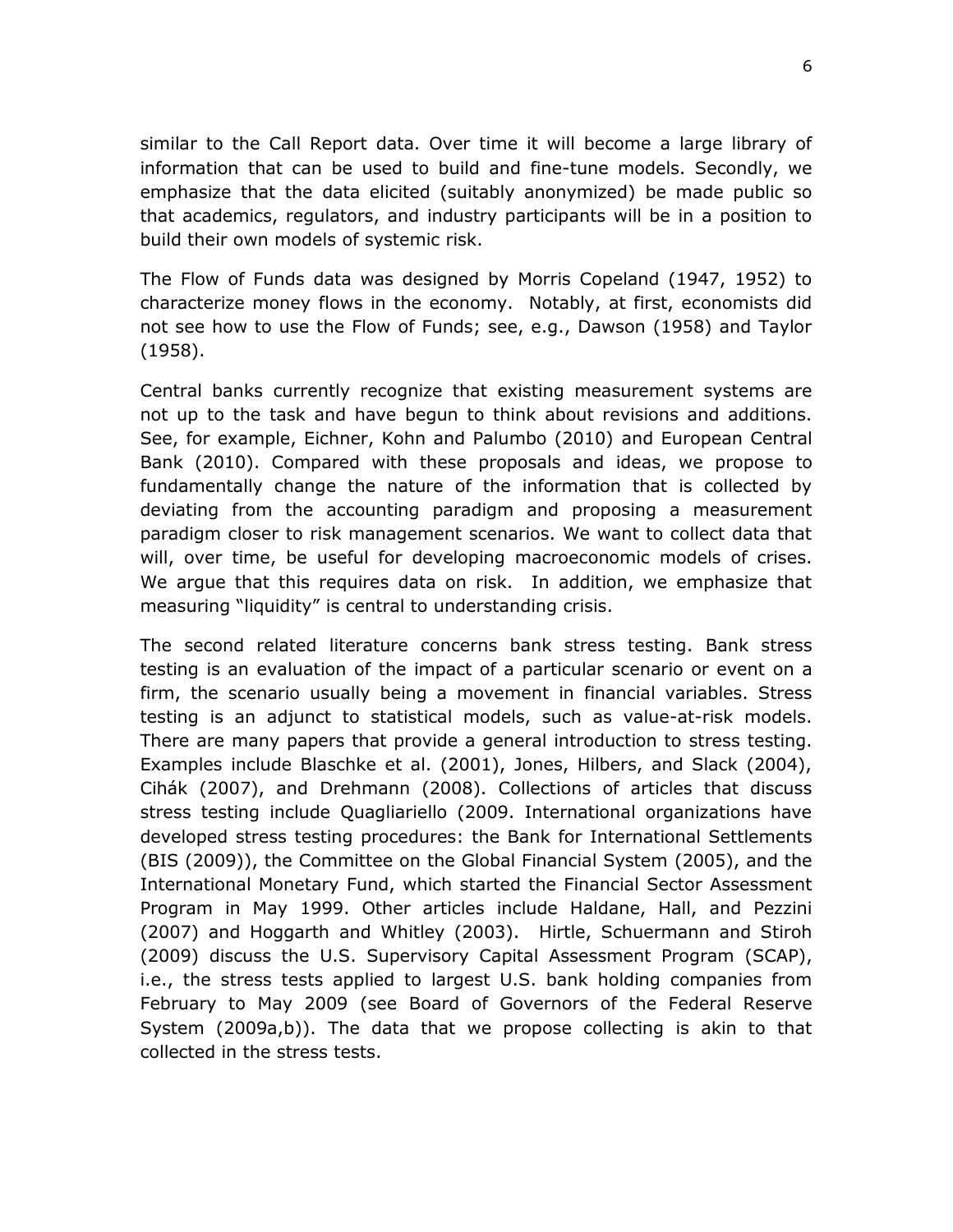The paper proceeds as follows. Section 2 discusses the type of data that theory suggests we collect. In Section 3 we present simple examples to illustrate the data issues that arise in practice, and to motivate our approach to measurement. In Section 4 we more formally present our approach of eliciting risk and liquidity deltas. In Section 5 we first discuss certain simple risk indicators for fundamental risks and liquidity risk. Section 6 discusses the use of the data for macro modeling of amplification effects within the financial sector and the economy as a whole. Section 7 concludes.

# **2. Guidance from Existing Theoretical Research**

## **a. Existing research in macro and finance**

What data should be collected in order to better understand the vulnerability of the economy to systemic risk, and to better incorporate the financial sector in a macroeconomics model? Existing research in macroeconomics and finance can answer this question. Macro models with financial frictions focus on leverage and the dynamics of net worth/capital, limiting the leverage ratio, while models in finance highlight in addition the important role of liquidity.

The most influential macroeconomic models of financial market frictions are the works of Bernanke, Gertler, and Gilchrist (BGG) (1996) and Kiyotaki and Moore (1997). Technically, these models only feature a corporate sector that is subject to financial frictions rather than a financial sector subject to such frictions, but as Brunnermeier and Sannikov (2010) show, it is possible to rework these models so that the results are driven by frictions in the financial sector. We henceforth discuss these models in such terms and dispense with this qualification.

The BGG model emphasizes that the "net worth" of the financial sector is an important state variable in driving macroeconomic phenomena. Net worth is commonly thought of as the equity capital of the financial sector. Thus, in this model, when banks take losses that deplete their equity, they increase the rates charged on loans and/or cut back on lending, thus causing a credit crunch. The Kiyotaki-Moore model adds an important ingredient to this analysis. Agents in the model have collateral that they pledge to raise funds from lenders. Collateralized borrowing gives rise to potentially high leverage. Moreover, the market value of agents' collateral is partly dependent on their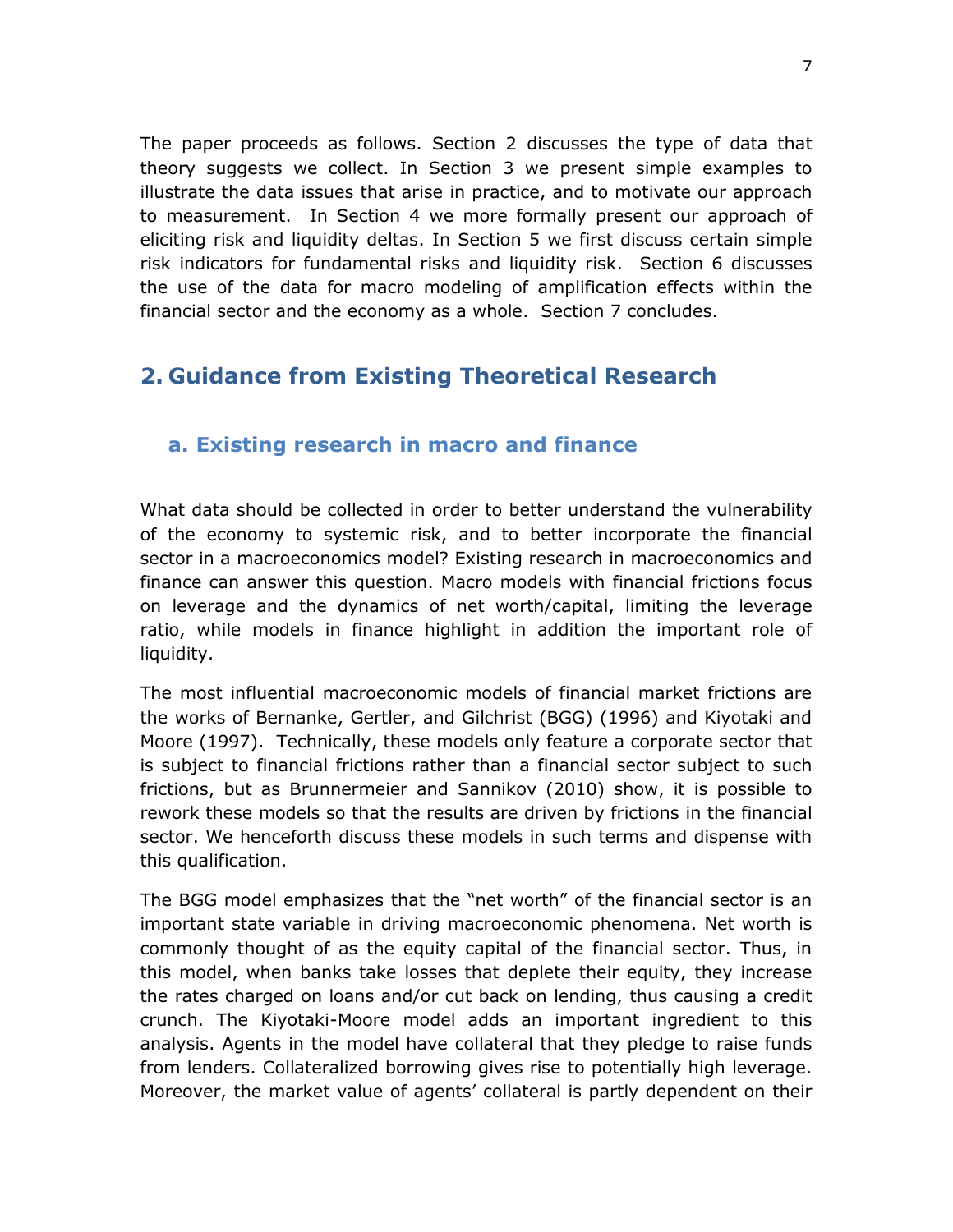financial health. With high leverage, losses deplete capital more dramatically and feedback to further reducing the market value of collateral, and so on.

Work in the finance tradition emphasizes in addition the importance of "liquidity" for understanding financial crisis. Diamond and Dybvig (1983) is the canonical model in this literature. In this model, it is not just borrowing or leverage of the financial sector that is salient, but rather the proportion of debt that is comprised of short-term demandable deposits. More broadly, the literature describes that when the financial sector holds illiquid assets financed by short-term debt, the possibility of run behavior emerges that can precipitate a crisis. This literature also describes a feedback mechanism between capital problems and liquidity problems. See e.g. Allen and Gale (2004). When the financial sector runs into liquidity problems, triggered by runs by lenders, the sector sells assets whose prices then reflect an illiquidity discount. The lower asset prices lead to losses that deplete capital, further compromising liquidity. Brunnermeier and Pedersen (2009) model the interaction between funding liquidity and market liquidity for modern collateralized (wholesale) funding markets. Importantly, they model liquidity spirals. An adverse shock heightens volatility leading to higher margins/haircuts. This lowers funding liquidity and forces institutions to firesell their assets, thus depressing market liquidity of assets and increasing volatility further.

In sum, the existing microfounded literature points to net worth/leverage of the financial sector, and liquidity exposure as key state variables that drive systemic crises. These variables can tell us about the susceptibility of the financial sector to a meltdown. Systematically collecting data along these lines will also allow researchers to build models that are calibrated to the new time series patterns (i.e., volatilities and correlations) in such measures.

## **3. Measurement challenges – four examples**

Even though leverage is well-defined in simple stylized models, it is an illdefined measure in practice. Given derivatives and off-balance sheet vehicles, the standard leverage measure (on-balance sheet debt/equity) is at best noisy, and more likely useless, as a measure of the fragility of the financial sector.

Liquidity refers to many related concepts. Following the banking literature, liquidity mismatch in banks emerges when the market liquidity of assets is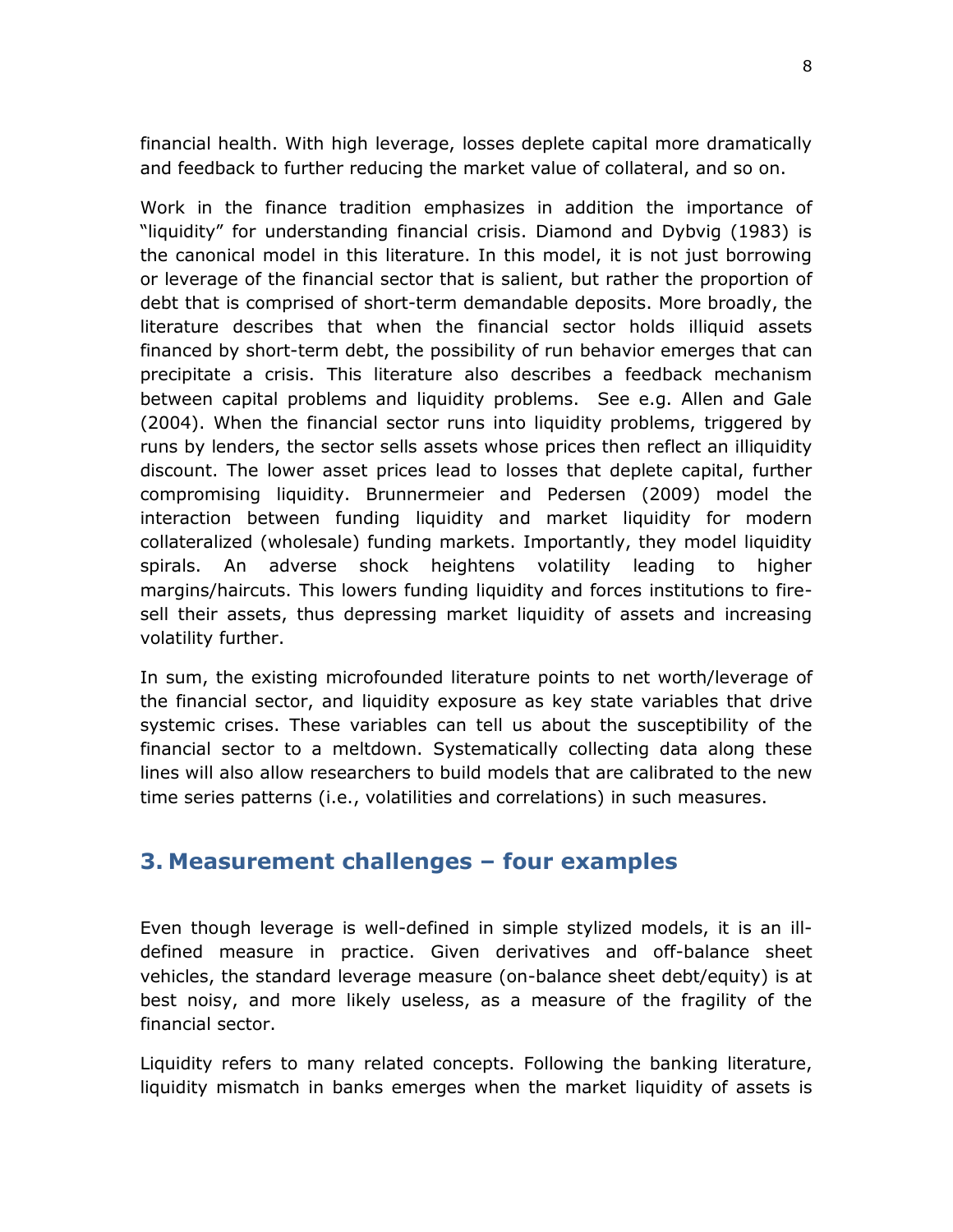less than the funding liquidity on the liability side of banks' balance sheets. However, insurance of demandable deposits since 1934 make the textbook Diamond-Dybvig bank runs unlikely. On the other hand, it is widely understood that run phenomena have been important in the repo market and the shadow banking sector in the 2007-2009 crisis (see Gorton and Metrick (2010)). As another example, when a major financial institution – AIG is a good example here – is downgraded, its derivative counterparties will require that the institution post a large amount of collateral. This is a liquidity drain for the institution that is conceptually similar to the run by a number of short-term lenders.

Overall, traditional measures that arise from stylized theoretical models are ill-equipped to reflect true fundamental and liquidity risk in today's financial world. The measurement issues that arise in practice are best presented in a series of very simple examples. The examples are simplified in the extreme and so they are clearly not realistic, nor are they intended to be. All values should be thought of as market values.

*Benchmark: Consider a firm with \$20 of equity and \$80 of 5-year debt with a coupon rate of 4.5 percent. The firm makes loans to two different firms, each for \$50 for one year at an interest rate of 5 percent.* 

This example is a benchmark; it is a plain vanilla firm that resembles a traditional bank, though it does not take deposits. Call Report-type data would record the income and balance sheet items from this bank, and in this example that might suffice. The debt-to-assets ratio for this firm is 80 percent.

There are, however, some measurement issues even in this case. For example, the loans are one-year loans, but the debt is five-year debt. This bank is potentially facing a large loss if at the end of the year the term structure of interest rates were to change resulting in a lower competitive rate for loans. For example, if the loans can only be made at 3 percent in one year's time, then this bank is facing a loss. Simple concepts like duration would capture this, but nothing that is currently reported would measure this interest rate sensitivity. Our proposal involves asking what happens to firm value if, for example, the one-year loan rate in one year's time moves up by 100 bps, by 500 bps, or down by 100 bps, or down by 500 bps, and so on?

*Liquidity Mismatch: Consider a firm with \$20 of equity and \$80 of debt as above, but now half the debt is overnight repo financing at one percent and the other half is 5-year debt at 4.5 percent. The firm buys one Agency*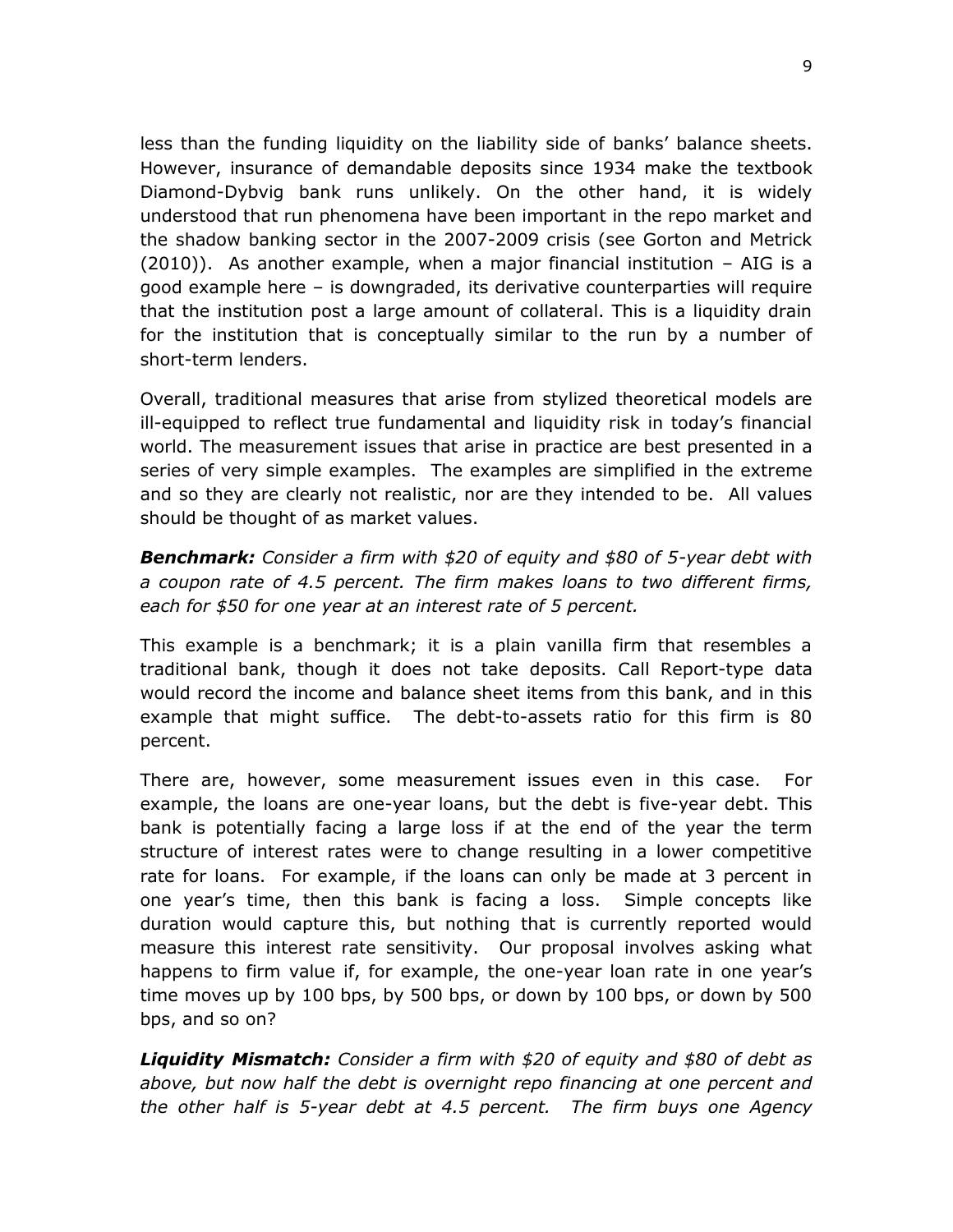#### *mortgage-backed security (MBS) for \$50 (which is financed via repo at a zero haircut) and loans \$50 to a firm for one year at an interest rate of 5 percent.*

This example complicates the benchmark case (Example 1) by making the bank sensitive to funding risk, in addition to interest rate risk. What if the firm cannot renew the repo financing, and is forced to liquidate some of its assets? Standard measures, such as leverage, will not pick up this funding risk. That is, they will treat the overnight debt and the 5-year debt, symmetrically. One could construct a leverage measure that focused on the maturity mismatch in this example – e.g., a short-term leverage measure – but this too may prove inadequate. For example, suppose that instead of the Agency MBS, the bank owned \$50 of private-label MBS, which is less liquid than the Agency MBS. Now this bank has more of a liquidity mismatch, stemming from the asset side. Thus it is clear that a liquidity measure needs to incorporate information from both the asset side of the balance sheet and the liability side, funding liquidity and market liquidity.

For this firm the Liquidity Mismatch Index (LMI) (see below for the precise definition) we construct would be negative. Because the repo is overnight the firm is exposed to funding risk. In the next section, we discuss a liquidity index that measures funding and market liquidity risk. In this example, there is an MBS worth \$50, which has a liquidity weight of, say,  $\lambda_{\text{abs}} = 0.9$ , so the asset liquidity is \$45. (Cash or Treasuries have a liquidity weight of one.) On the liability side, the MBS bond is funded by repo of \$50 with  $\lambda_{\text{Repo}}$  $= 1$ , so the Liability Index is -\$50, which gives a net liquidity index of \$-5. What happens if repo haircuts suddenly increase to 20 percent? Then in renewing the repo financing, the firm can raise less money against the MBS. The asset is less liquid in that it borrowing against it raises less cash. Say, now  $\lambda_{\text{abs}} = 0.8$ . Then the Liability Index goes to \$-10.

There is currently no measuring system (accounting or regulatory) that detects the sensitivity of a firm to change in market and funding liquidity conditions. The Liquidity Mismatch Index that we propose is designed to understand such potential stresses. In this example, one could further ask what would happen if the securitization secondary market were to become less liquid. That is, we could ask the firm to report its LMI if the liquidity weight on MBS was  $\lambda_{\text{abs}} = 0.5$ , for example.

*Rehypothecation: The bank lends \$100 to a hedge fund for three days and receives a bond with a market value of \$100 as collateral (a reverse repo). The bank then uses the bond as collateral to borrow \$100 in the overnight*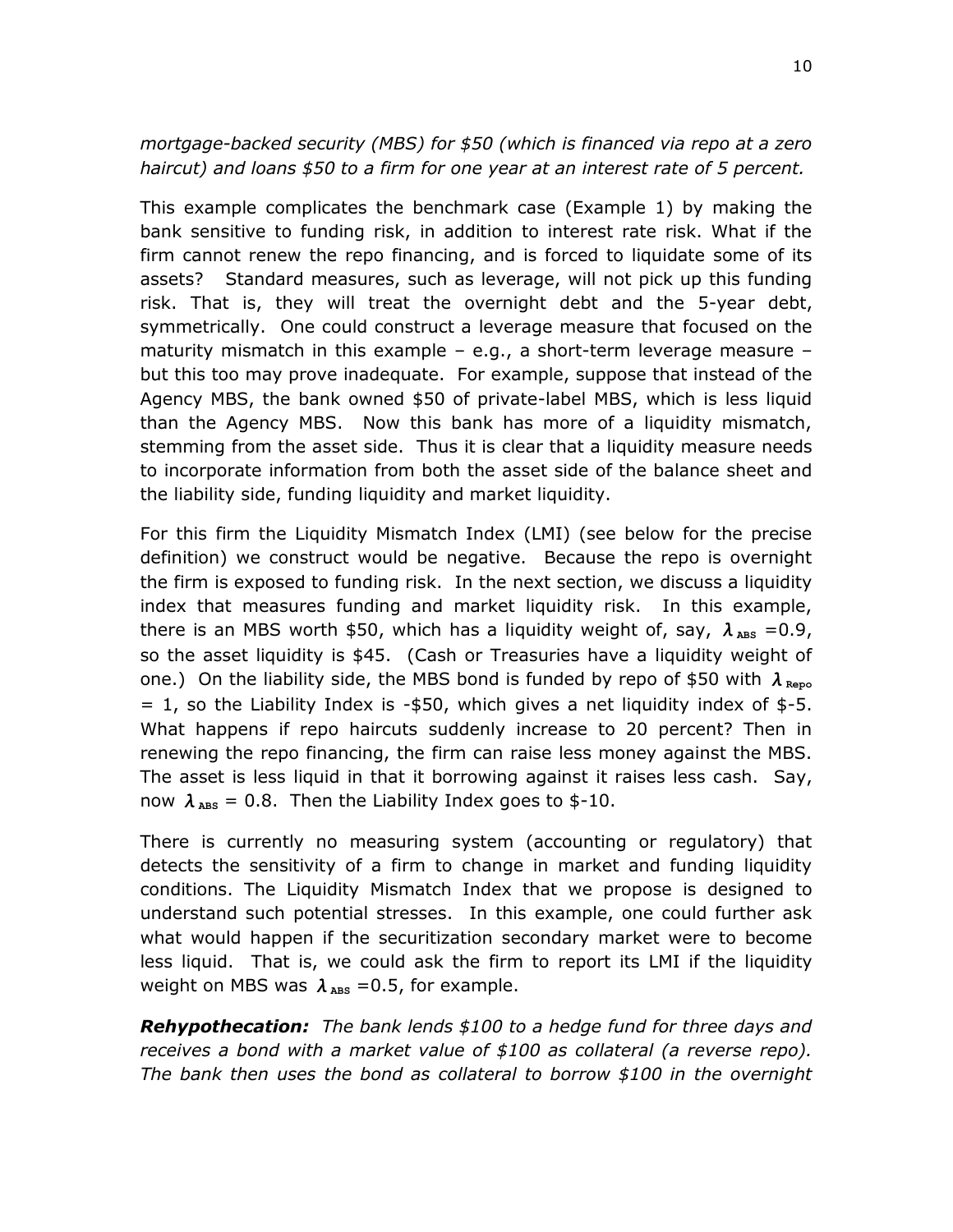*repo market. (Whatever else the bank is doing we ignore for purposes of the example.)*

The bank has a liquidity mismatch since the repo is overnight, but the reverse repo is for three days. If the repo does not roll-over, then the bank must sell the bond or find some other funding. This sensitivity would be captured by our Liquidity Mismatch Index, discussed below. The liquidity weight on the 3-day reverse repo loan is lower than on the overnight repo, giving a negative liquidity index. Similarly, if the haircuts on the bonds were 20 percent (on the reverse repo) and 10 percent on the repo, the liquidity index would capture that also, in addition to the maturity difference.

The Liquidity Mismatch Index is designed to capture the sensitivities to these kinds of issues, which were particularly important in the recent crisis, but which, again, are not captured by any current reporting system.

*Synthetic Leverage: Consider a firm with \$20 of equity and \$80 of debt; half the debt is overnight repo financing at one percent and the other half is 5-year debt at 4.5 percent. The firm buys \$100 of U.S. Treasury securities and writes protection (using credit default swaps (CDS)) on a diversified portfolio of 100 investment-grade U.S. corporates, each with a notional amount of \$10; so there is a total notional of \$1,000. The weighted-average premium received on the CDS is five percent.*

This firm is sensitive to movements in the term structure of interest rates, and also to funding risk, as in the previous examples. But, now it is also quite significantly exposed to a macro risk that could cause failures of investment-grade firms. The risk is not idiosyncratic because the CDS portfolio is diversified, but if there were a recession in which three or four firms failed there would be losses on this portfolio. If we ask what would happen if four investment-grade U.S. firms in their portfolio failed, with 50 percent recovery, the answer would be that the firm would be bankrupt because a loss of  $(50\%)(4)(10)=20$  which is the amount of equity in the firm. Thus, the CDS creates "leverage" in this firm, which any standard measure will miss.

Note that the CDS position would be marked-to-market for accounting purposes. So, the marks would contain expectations about future defaults of the firms in the portfolio (and risk premia). But, we propose to detect what would happen in specific events, e.g., four firms fail, rather than the probability weighted market price.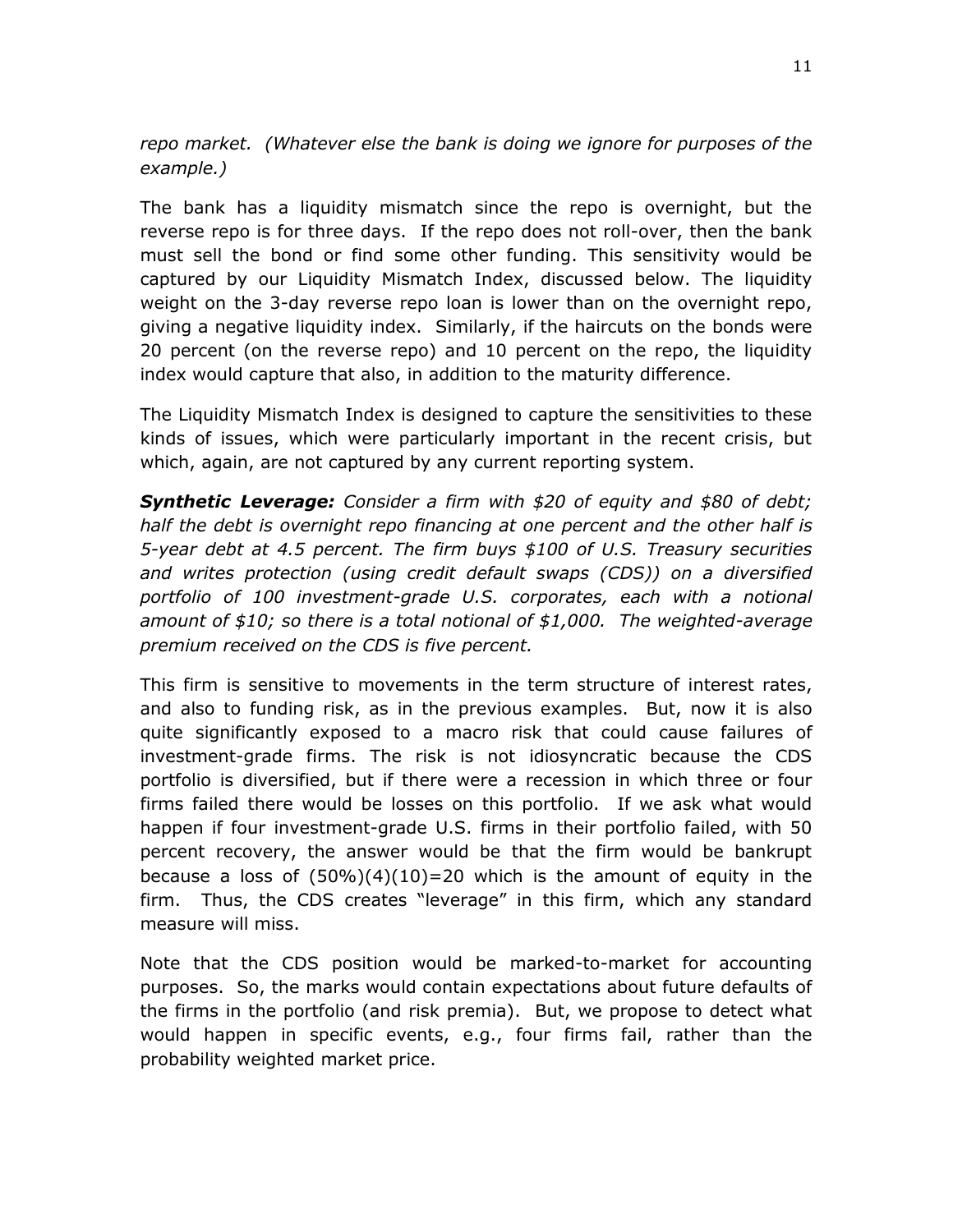Also, note that this firm has another complication. Derivatives trade under the International Swaps and Derivatives Association master agreement. This agreement usually has a Credit Support Annex (CSA), a legal document, which sets forth the conditions under which each party must post collateral. Suppose that in this example the CSA has collateral-posting requirements based on the market value of the CDS position. If the marks widen, i.e. when it is more likely that a firm or firms in the portfolio will default, this firm will have to post collateral to the counterparty. It has a Treasury bond, which could be posted. The LMI calculation takes into account the CSA provisions. To see the issue note that if half the Treasury holdings are posted, then this falls out of the LMI. In the extreme, imagine that the entire Treasury holding is posted. Then the only remaining asset the firm has is the CDS portfolio. Measuring the liquidity index of this firm in the event that four firms fail will capture the liquidity risk of this firm.

As another example of a liquidity event triggered by derivatives, consider the effect of a ratings downgrade. The CSA typically prescribes that if the bank is downgraded during the term of the derivative contract, it will have to post more collateral, which again uses liquidity. Moreover, if the firm had written many derivative contracts  $-$  i.e., the CDS as in the example, plus interest rate derivatives – the need for liquidity will apply to all derivative contracts. Thus, the downgrade is potentially a significant liquidity risk that arises when firms use derivatives.

*Cross Scenarios: Consider a firm with \$20 of equity and \$80 of debt; half the debt is overnight repo financing at one percent and the other half is 5 year debt at 4.5 percent. The firm buys a Spanish residential mortgagebacked security (MBS), denominated in Euros, for the equivalent of \$50 and lends the other \$50 to a U.S. firm. The firm does not hedge its Euro exposure.*

This firm is sensitive to house prices in Spain and to the Dollar/Euro exchange rate (as well as other risks). The bank may be fine if (1) Spanish house prices go down, but the exchange rate stays the same; or (2), the Euro weakens against the dollar, but house prices do not decline. But, if Spanish house prices decline and the Euro weakens against the dollar. Then the bank may be in trouble.

This possible stress scenario would not be revealed by anything the firm would report to regulators or in SEC filings, under the current system. The example would be a bit more complicated if the firm did hedge the exchange rate risk. Since the firm receives Euros on the MBS, but pays dollars on its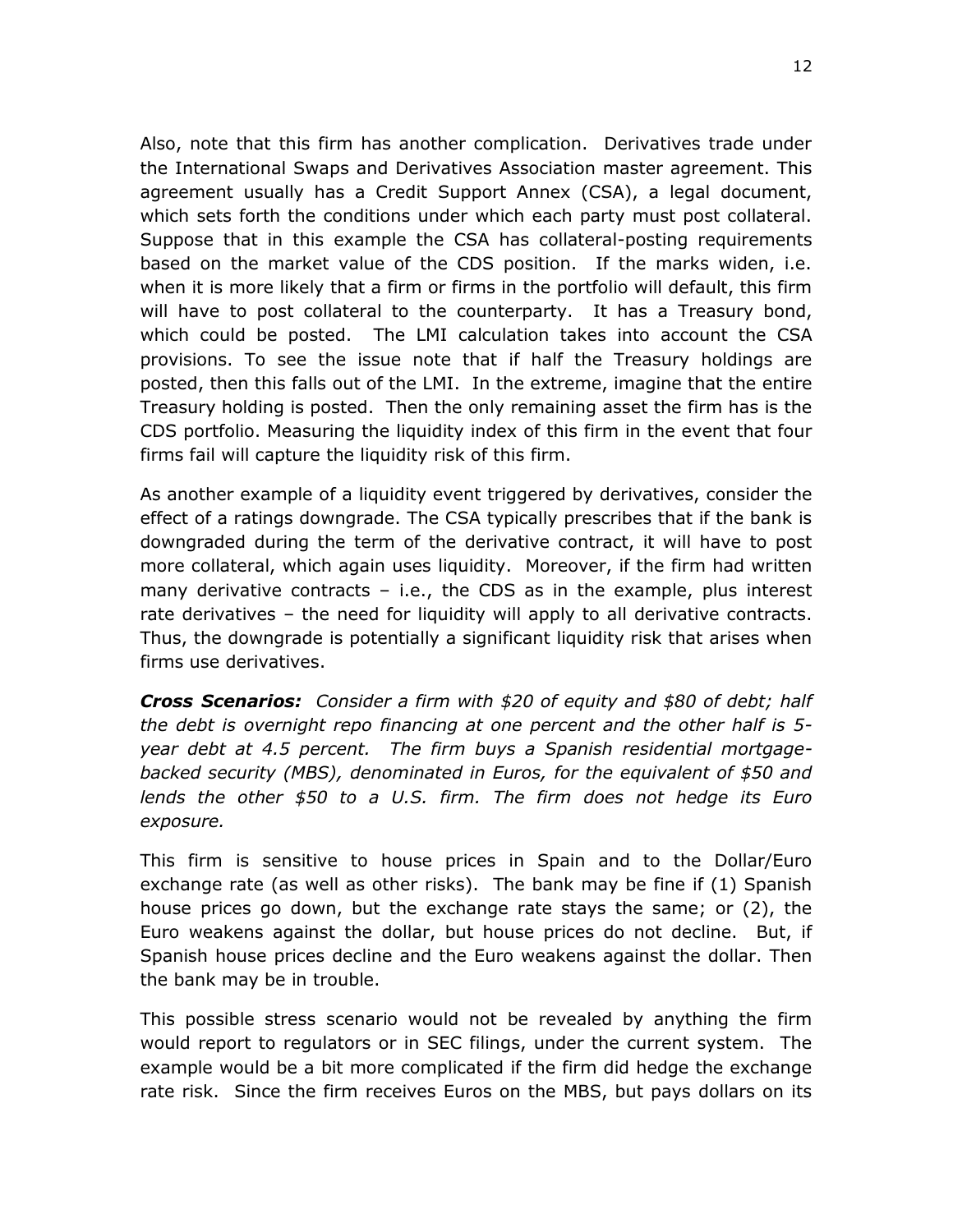debt (and equity dividends), it enters into a swap to receive dollars in exchange for Euros. But, this transaction is with a counterparty, which might weaken in some states of the world, introducing counterparty risk. Also, as above, the firm might have to post collateral.

These examples are intended to illustrate the difficulties of measuring risks based on accounting measures. Many more such examples, increasingly complicated can be produced. The point is that measurement systems based solely on accounting-type measures are inadequate.

## **4. Measurement Proposal**

In this section we explain our proposal using simple notation. We then introduce the Liquidity Mismatch Index, and discuss reporting. Finally, we say a bit more about what the exact scenarios could be.

### **a. Basic Set-Up**

There are two dates. Date 0 is the ex ante date at which each firm makes risk and liquidity decisions by choosing cash assets and cash liabilities, as well as derivative positions and off-balance sheet positions. Derivative positions may have a market value of 0 at date 0, but are sensitive to the risk factors. At date 1 a state  $\omega \in \Omega$  is realized, one of which may be a systemic crisis, depending on what decisions firms have made. Firm i chooses assets  $A^i$  and liabilities  $L^i$ . The assets are a mix of cash, repo lending to other firms, derivative exposure, and outright asset purchases. Liabilities include short-term debt, long-term debt, secured debt, equity, etc.

The equity value of a firm-i is given by  $E_{\omega}^i = A_{\omega}^i - L_{\omega}^i$ , where  $A_{\omega}^i$  is the asset value in state  $\omega$  and  $I_{\omega}^{i}$  is the value of the total liabilities in state  $\omega$ . The equity value  $E^i$  measures how close firm i is to insolvency and can feed into how the firm is likely to behave given considerations such as capital constraints, the risk of bankruptcy, managerial compensation contracts, and so on. In addition to the total value of assets and liabilities as well as the equity value, we are interested in the liquidity position of each firm.

For reporting purposes, the regulator specifies  $ω$  and elicits  $ΔA<sup>i</sup><sub>ω</sub>$ , that is, the change in asset value as a result of state  $\omega$ . This will be a dollar amount gained or lost in that scenario. The firm simply calculates the effect of the state on their current position, that is, the dollar gain or loss due to the current position being affected by changing to the specified state. The firm *does not* take into account what their response would be to a change to that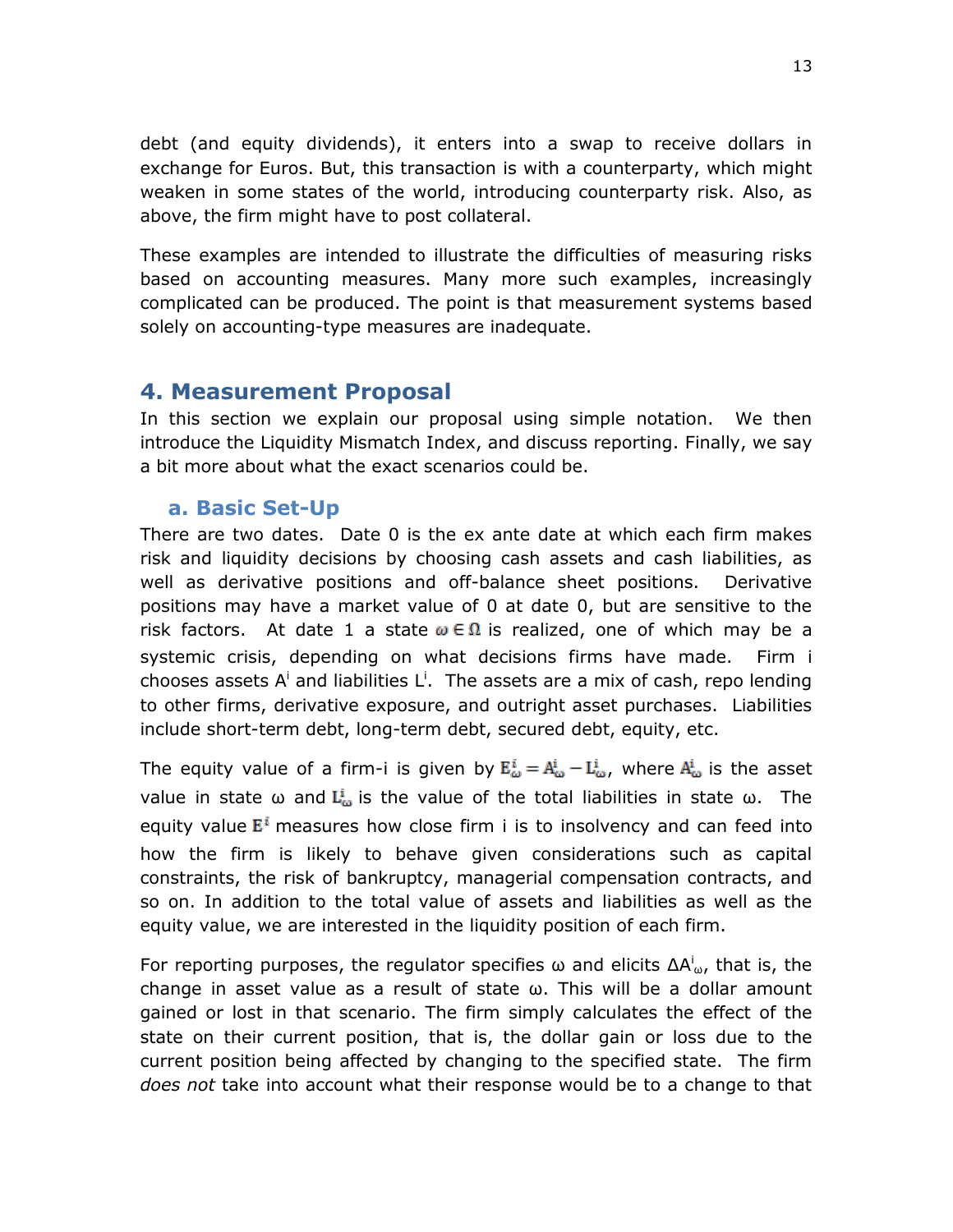state. The response of the system as a whole can, in principle, be calculated using a macro model, discussed below.

### **b. The Liquidity Mismatch Index (LMI)**

Each asset and liability is assigned a liquidity weight  $\lambda_{\omega}^{j}$  for each state of the world. We index assets with positive j, while liabilities j takes on a negative value. We normalize super-liquid monetary assets such as bank reserves and Treasuries to have a  $\lambda_{\omega}^{money}$  of one across all states. For something like a mortgage-backed security (MBS), we can imagine measuring  $\lambda_{\omega}^{MBS}$  as one minus the repo haircut on that MBS in state ω. Alternatively,  $\lambda_{\omega}^{MBS}$  could measure the price discount that firm i has to accept if it immediately wanted to convert the asset into cash.

The key point is that  $\lambda_{\omega}^{j}$  measures the immediate cash-equivalent value of asset j across states. Aggregating liquidity across the asset side, one obtains firm i's market liquidity  $\Lambda^{A,i}_{\omega}$  for the different states in the economy. We also measure the liquidity of the liabilities, funding liquidity, as  $\lambda_{\omega}^{j<0} < 0$ . Overnight debt has liquidity of -1 in all states, while longer-term debt has  $-1 < \lambda_{\omega}^{LT} < 0$ . Common equity is  $\lambda_{\omega}^{equity} = 0$  for all states  $\omega$ . Aggregating all liability positions gives the total funding liquidity of firm i,  $\Lambda_{\omega}^{L,i}$ . Overall, firm i's liquidity position is:  $\Lambda^i_\omega \equiv \Lambda^{A,i}_\omega - \Lambda^{L,i}_\omega$ . Further, this can be aggregated across all firms (or across particular sectors) to determine the economy's liquidity state in state ω at time t.

As above, the regulator specifies the  $\omega$  and the firm reports  $\Delta \Lambda^i_{\omega}$ , the change in liquidity due to being in that state or scenario. As above, the firm simply calculates this delta. It does not try to take into account its response to a change to that state of the world. The firm also reports its current liquidity index, which we denote as  $\Lambda_0^i$ .

The liquidity weights are not zero or one. Determination of the liquidity weights is an empirical question. One way to determine these weights would be to set the base case weights based on spreads to LIBOR. However the base case is determined, different liquidity scenarios correspond to different specifications of weights, shocking one or more at a time. Brunnermeier, Gorton and Krishnamurthy (2011) discuss further details of the construction of the liquidity weights and the LMI.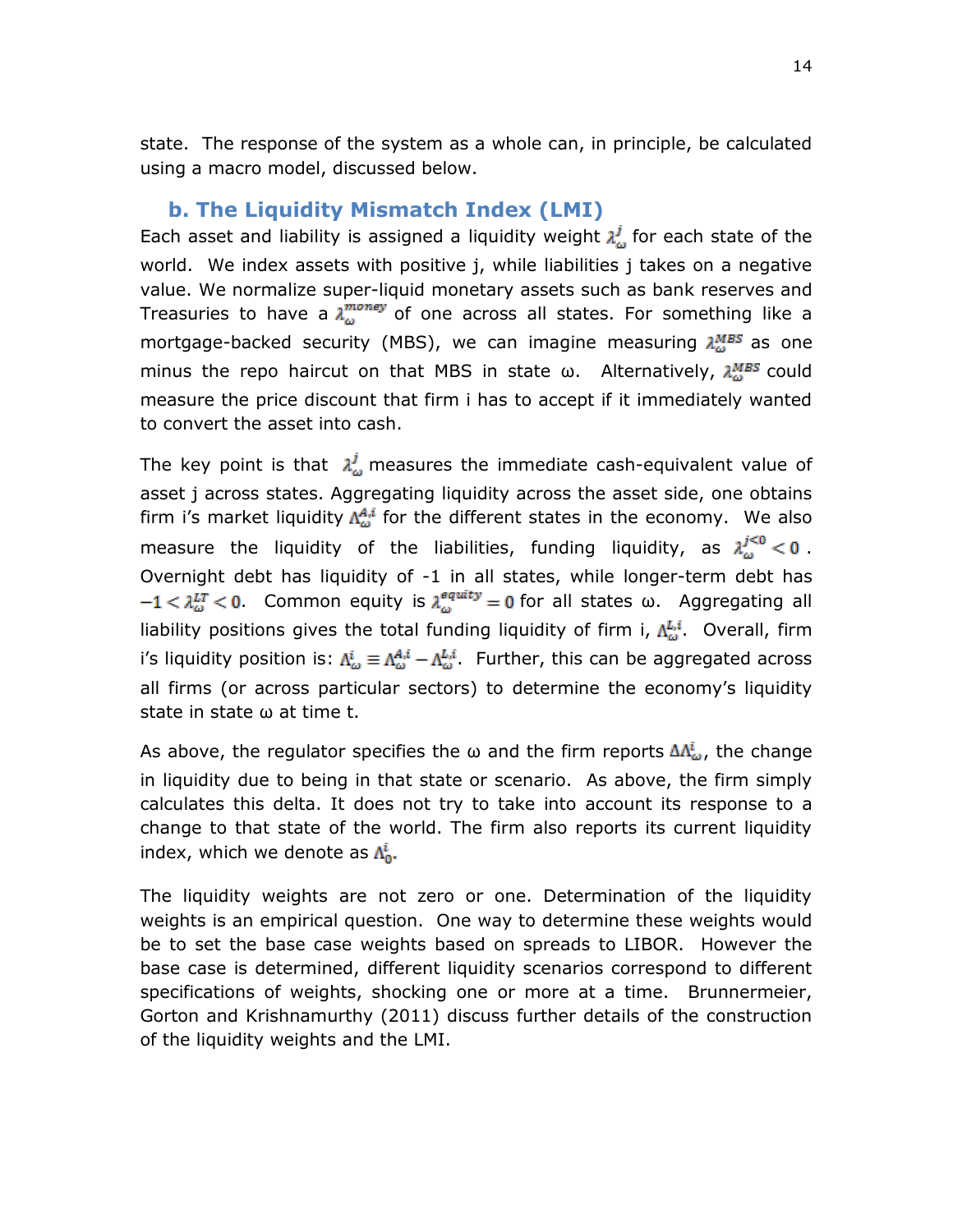### **c. Reporting**

The dimensions of the  $\Omega$  state space that describes a firms' asset, liability, and liquidity positions can be huge. We propose to focus on states s within an S-dimensional factor space, a subspace of Ω. Factors consist of certain prices (risk factors) or liquidity/funding conditions (liquidity factors). For example, a risk factor might be a change in real estate prices, while a liquidity factor could be a change in haircuts or margins, or the shutdown of a given market. Individual market participants take these as given, but they are endogenously determined in the financial system. The selection of factors is discussed in more detail in Section 4.

For the specified factors, firms report a "value-liquidity" vector that consists of their calculated equity delta and liquidity delta for each specified factor/state. For example, if there is only one risk factor (e.g. with N real estate price levels) and one liquidity factor (e.g. with M overall haircut levels), then the state space can be characterized by an  $N \times M$ -matrix. Firms have to report their estimated value-liquidity indices in the first row and first column. From this one can derive the partial sensitivities of each firm along each single factor. In addition, firms will be asked to report their value and liquidity indices for some pre-specified cross scenarios, in the n<sup>th</sup> column, m<sup>th</sup> row.

In addition to repeating the elicitation of data for the same set of scenarios every reporting date, we also look for special, one-off, stress scenarios, as described below.

#### **d. Factor Scenarios**

The "s-states" described above are stress scenarios. The choice of scenarios is critical to the assessment of systemic risk. There are two considerations driving the choice. First, the propagation and patterns of a crisis are similar across events. Crises invariably involve capital and liquidity problems in important parts of the financial sector. Shocks interact with these capital and liquidity problems and lead to adverse general equilibrium feedback loops. By collecting data on a core set of factors that are held constant over time, the data can shed light on the common propagation patterns that underlie all financial crises.

Second, history suggests that the trigger for crises varies from event to event. Thus, at any time the regulator needs to choose factors that are informed by prevailing economic conditions. For example, the regulator may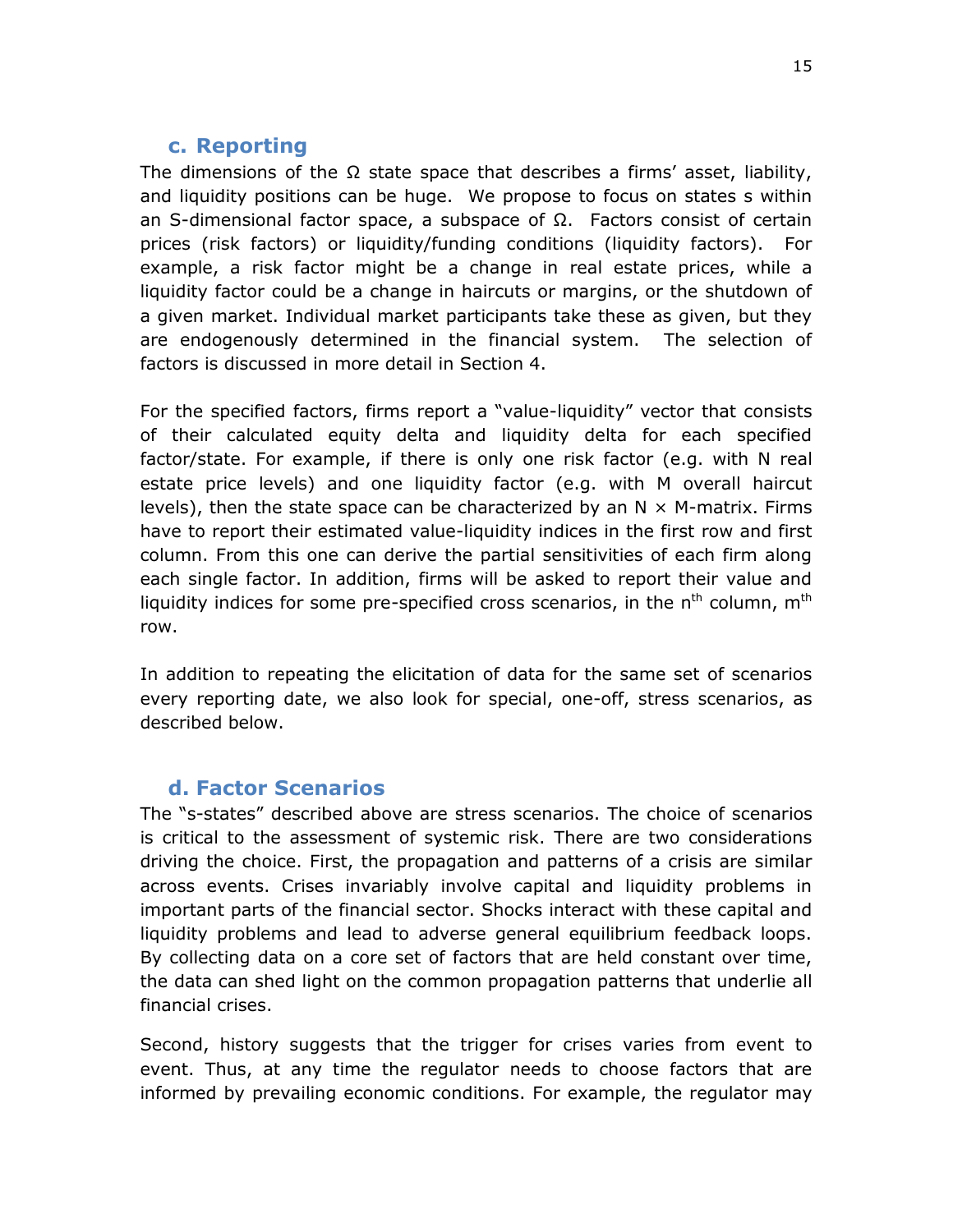choose to focus on the effects of an internet stock price shock in the late 90s, but such a shock may not have been relevant in 2007, where subprime mortgages were a more significant concern.

Third, in most cases, particular cross-scenarios are of special interest; e.g., a scenario involving a simultaneous change in house prices, unemployment, and liquidity. This is the thinking behind the successful bank stress tests (SCAP). One approach to institutionalizing the cross-scenario stresses is as follows. In each quarter, we ask each firm to submit a proposed crossscenario that the firm deems to be the "worst-case" for itself. The regulator then examines these proposed cross-scenarios across firms to see if many firms have a similar worst case. If so, then that cross-scenario will be part of next quarters' survey.

Notably, scenarios can include events that have never happened before, that is events that are not in recorded experience. Broadly, stress scenarios fall into four groups. The first three are specified changes in market risks, idiosyncratic risks, and in liquidity factors. The scenarios in the first three categories are orthogonal stress scenarios. These correspond to partial derivatives of value and liquidity indices with respect to the factor. The last group asks for more complicated scenarios, e.g., what if house prices fall 20 percent and repo haircuts rise to 10 percent. We provide examples of scenarios.

Examples of market risk scenarios include specifications of changes in:

- Interest rates (yields) on major government bonds (e.g., US, UK, Germany, Japan, China) bond rates for different maturities; also swap rates in LIBOR, FIBOR (Frankfurt), PIBOR (Paris), HIBOR (Hong Kong), etc. at different maturities;
- Credit spreads: Changes in major credit derivative indices (CDX, CMBX, LCDX) at different maturities;
- Exchange rates of major currencies;
- Stock prices, measured by major indices;
- Commodity prices, measured by sector and aggregate indices;
- Commercial real estate prices, e.g., the NCREIF property index;
- Residential house prices, e.g., Case-Shiller index.

A liquidity risk scenario corresponds to a shock to liquidity as follows: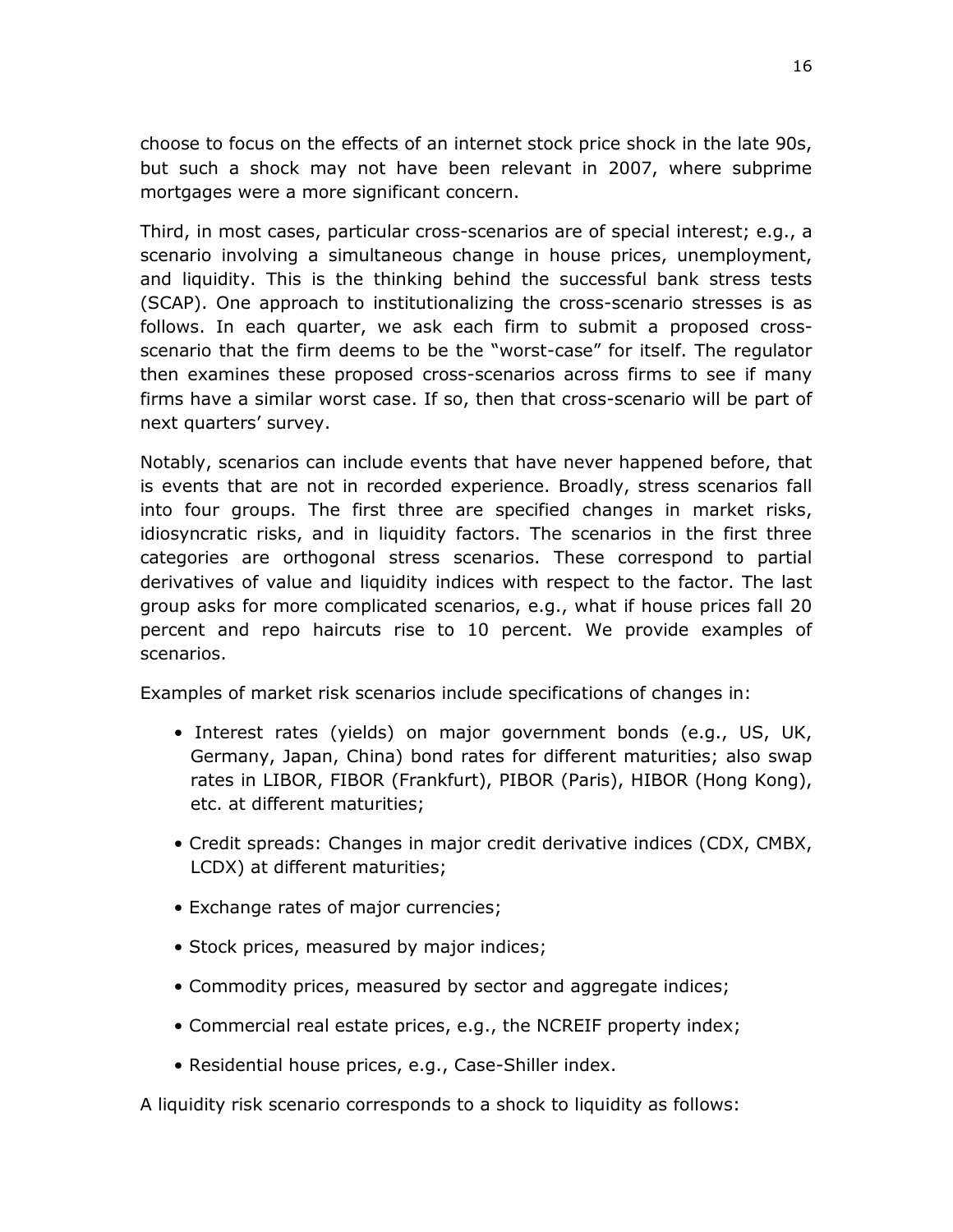- Firms are unable to access the market to raise new cash for one month, three months, and six months.
- Repo haircuts on some asset classes rise.
- The syndicated loan market, or the securitization market, shuts down for some period.

Idiosyncratic risk refers to scenarios specific to the reporting firm. Such scenarios include:

- Default by the largest (second largest, third largest) of the firm's counterparties;
- Default by largest supplier of bank lines;
- Default by a major clearing bank, or clearing system;
- Reputational event, which prevents new security issuance for 6 months (1 year);
- Inability to issue new securities for 1 month, 3 months, 6 months;
- Inability to clear for three days, 10 days;
- Rating downgrade of the senior unsecured debt of the company by 3 notches, 6 notches.

These idiosyncratic scenarios can shed some light on the network-linkage effects that play an important role in crises. For example, we envision that the first item on counterparty exposures will be measured for the largest financial firms. However, we should stress that our measures are not designed to inform a regulator on the dynamics during a crisis. That is, it seems clear from recent experience that it would be useful for regulators to know in real-time the counterparty exposures to the default of AIG or the default on Lehman bonds. With such information, the regulator can make decisions on how or when to intervene during a crisis. For this, regulators would need data that is much more detailed (e.g., individual position data) than what we are suggesting here. E.g., see Duffie (2010). Our coarser measures on the other hand shed light on the risk build-up and possibility of systemic risk in advance of a crisis. From this standpoint, what is important is to measure the extent of, for example, real estate risk held by major financial institutions including, e.g., Lehman and AIG. These firms are in a market equilibrium with other financial firms, so that real-estate losses can be expected to affect other firms; whether the loss transmission is through a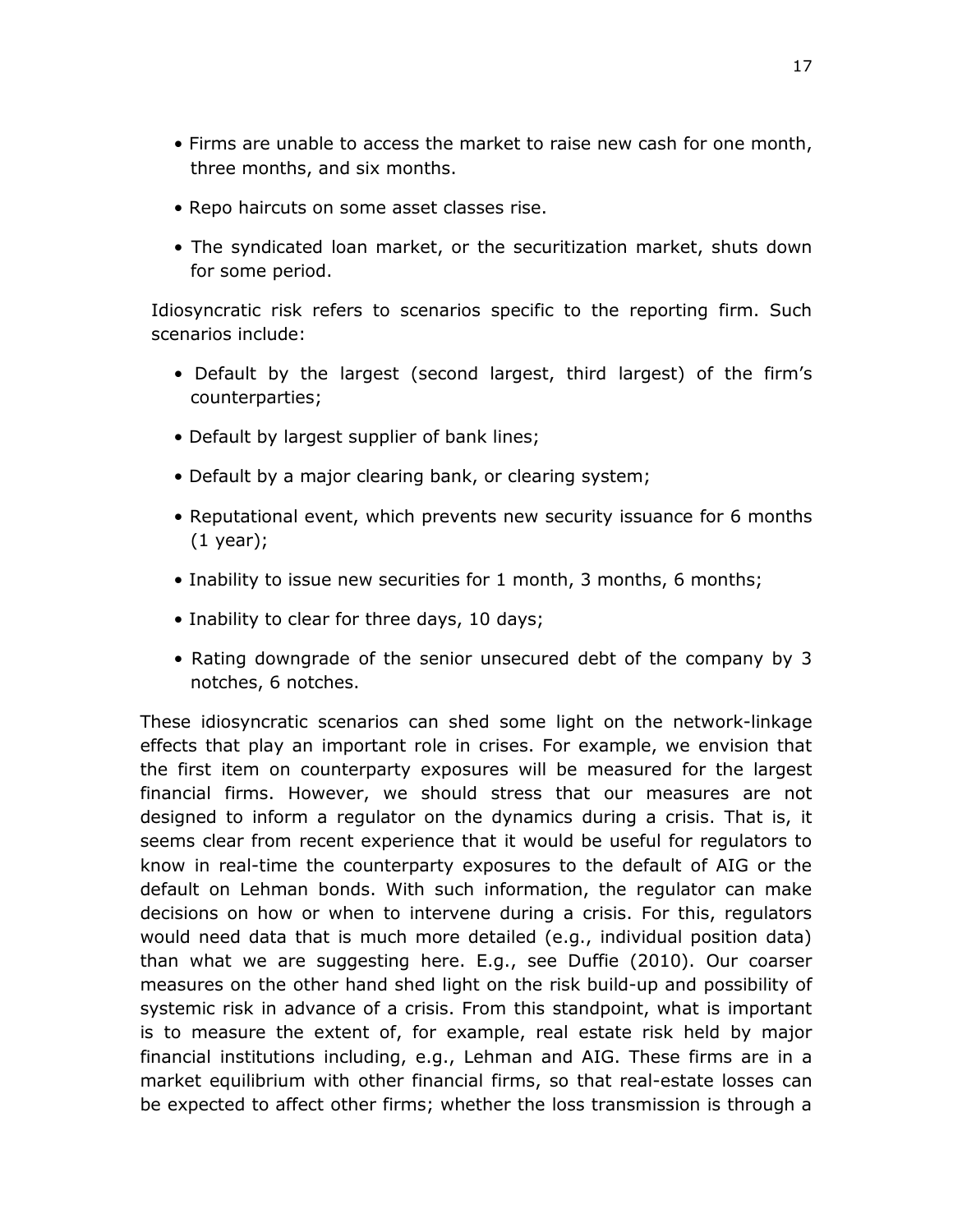direct default, or through a firm unwinding a large risk position, lowering prices, and thus inflicting losses on other firms, is more detail than we think is necessary to understand systemic risk.

#### **e. Discussion**

Elicited information should include events or scenarios that have never happened before, that is events that are not in recorded experience. The bulk of the elicited information should remain constant over time to develop a time series, as with the Call Reports.

Elicited information will involve the use of models by firms. We view this as a desirable feature, as these models are generally ahead of anything that academics or regulators have produced. Furthermore, they constantly evolve as innovation occurs. But, we recognize that there would be problems. First, these models are not homogeneous across firms, so the elicited information will have different degrees of accuracy. Also, these models will evolve over time so that the accuracy of the responses will change over time, presumably it will improve. Second, some verification of models and outputs will have to be performed by bank regulators (who, in any case, will have to become more sophisticated). Cross-checks will need to be developed in order to verify the integrity of reported data. This could be done by horizontal comparison across similar firms. Also, adding-up constraints and zero-sum conditions should be applied wherever possible in order to make it difficult for market participants to misreport their exposures. See the next section on risk and liquidity aggregates for adding-up conditions.

One of the important aspects of the current crisis was that the amount of information supplied to regulators varied widely across different types of firms. Our view is that all firms significantly engaged in financial activities should report scenario responses. But, the amount supplied should vary by size. Larger firms should supply more data, smaller firms less data.

## **5. Firm and Regulatory Risk Management**

This section discusses model-free indicators of systemic risk that can be constructed from the value and liquidity deltas. Such data can be useful for regulatory risk assessments as well as to provide data that may enable firms to improve their own risk management. In the next section, we turn to a more significant and more challenging macroeconomic step: in order to fully understand systemic risk one has to model the endogenous response of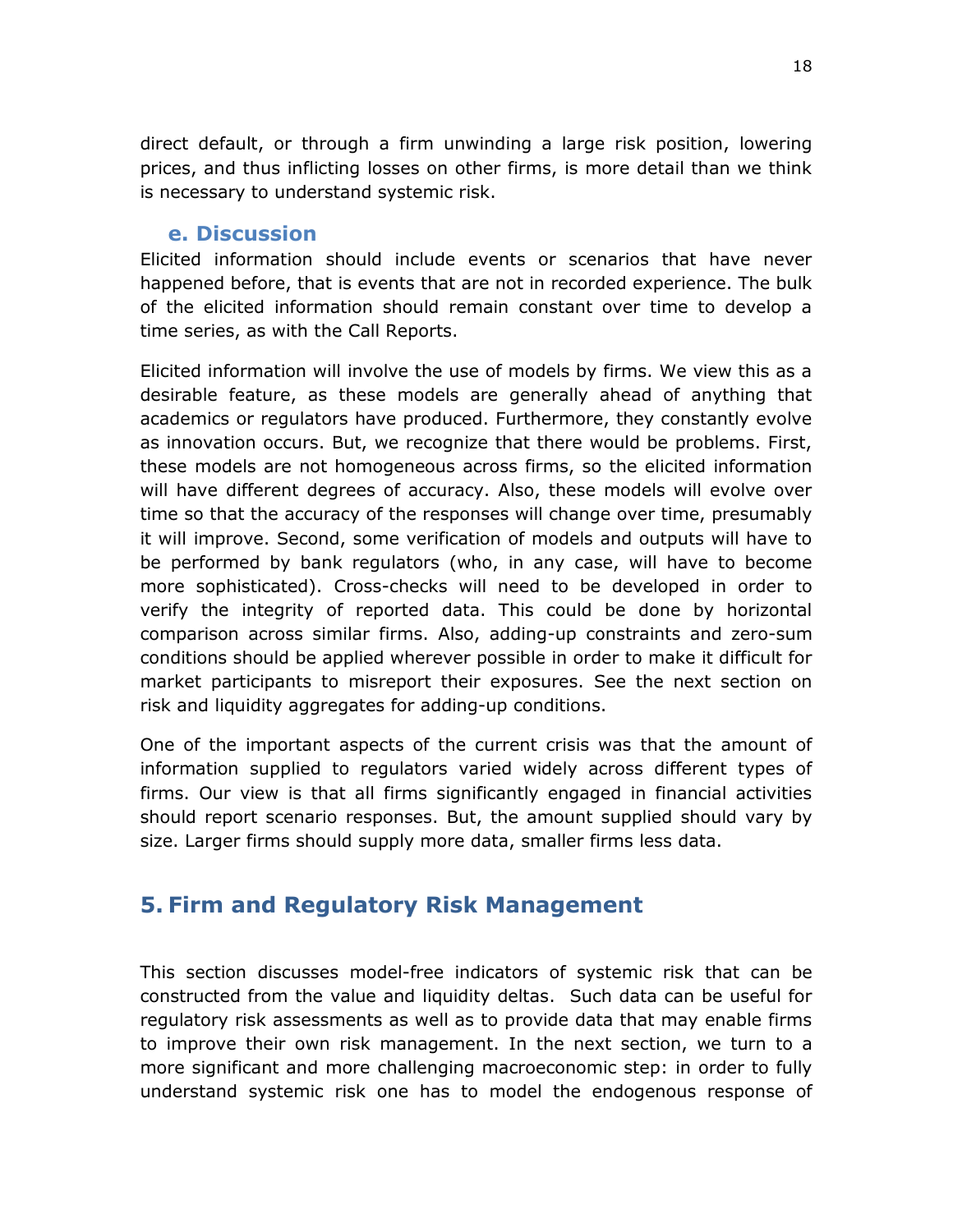various market participants to adverse shocks and analyze the general equilibrium.

**Risk Aggregates.** The "delta" of asset value, A<sup>i</sup>, with respect to a particular risk factor  $\Delta^{i,A}$  is a measure of risk exposure that naturally aggregates over firms. That is, the sum



is the total exposure of all measured firms to, say, real estate risk. We would expect that some firms are long exposure and others are short exposure. If we measured all important parts of the economy, the sum should equal the physical supply of risk. For risks in positive net supply such as real estate, we can arrive at what the sum should be considering how much real estate exists in the economy. For risks in zero-net supply such as pure derivatives, the sum should be zero. In both cases, the risk measures have the feature that they can be aggregated into something meaningful. Even at less aggregated levels -- say sectoral -- the risk aggregates are likely to be informative. They will reveal pockets of risk concentration and can serve to diagnose systemic risk.

*Liquidity Aggregates.* The LMI measures can also be aggregated. An interbank loan that is a liquid asset for firm i is a drain on liquidity for the borrower, firm j (i.e. negative liquidity weight). Aggregating across firm i and firm j the interbank loan will net out. Consider the net LMI for firm i,

$$
\Lambda^i=\Lambda^{A,i}-\Lambda^{L,i}
$$

Again consider the sum,

#### $\Sigma^I_i \Lambda^i$

Summed across all sectors, the liquidity aggregate equals the supply of liquid assets: the Λ-weighted sum across all relevant liquid assets. The aggregate measures are analogous to Barnett (1980)'s divisia indices for monetary aggregates. Barnett devised indices to weight different components of the money supply based on their usefulness as a transaction medium. The LMI index is similar but is based on both assets and liabilities, and has weights that reflect the financial liquidity of the asset and liability.

The aggregates are most interesting in describing the liquidity position of particular sectors. We may expect to find, for example, that the banking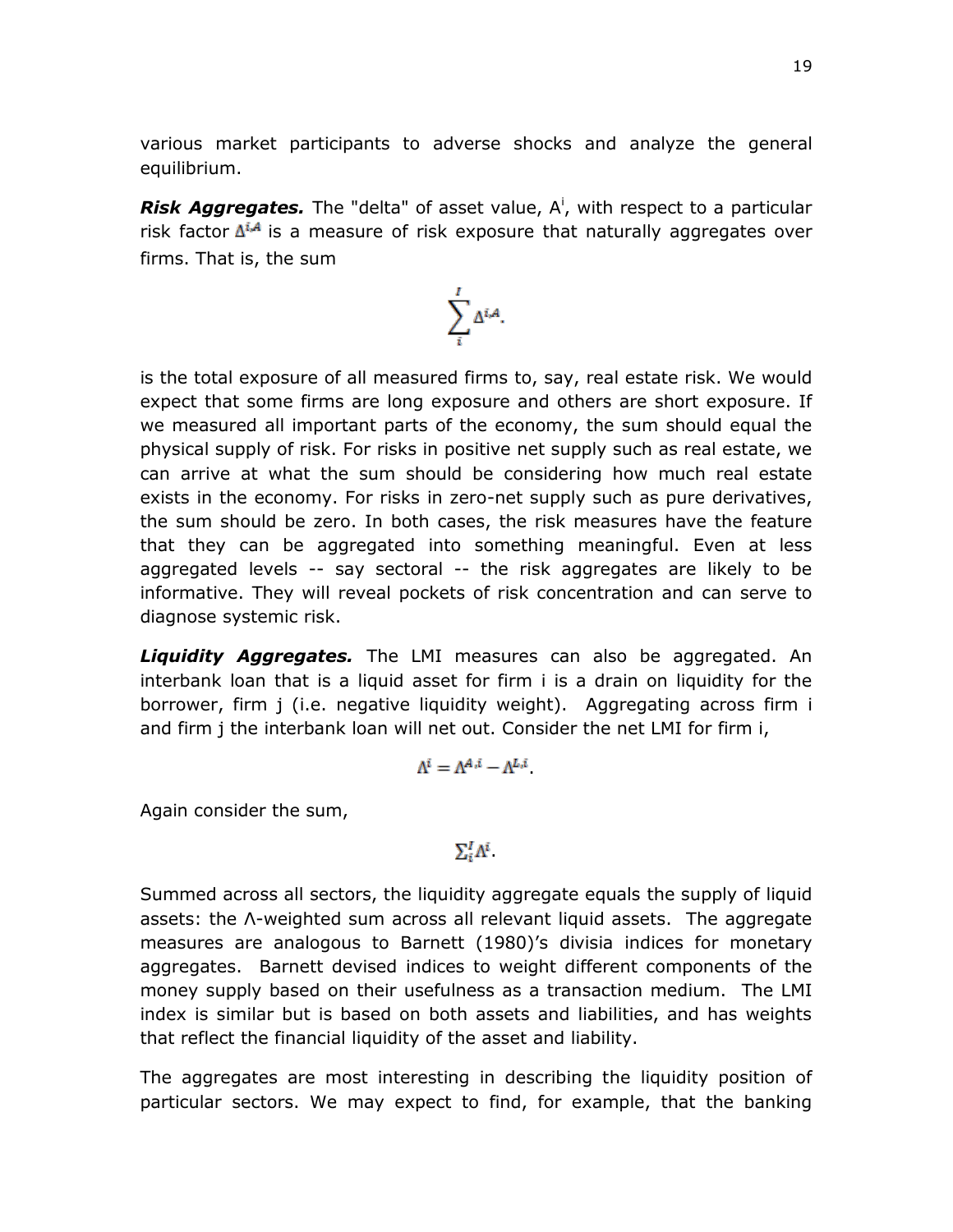sector always carries a negative liquidity position, while the corporate sector or household sector carries a long liquidity position. The extent of liquidity transformation done by the banking sector may also be informative for diagnosing systemic risk. For example, in the period from 2000 to 2008, it is likely that the aggregate LMI grew substantially. However, for systemic risk purposes, what would have been most interesting is a diagnosis that the aggregate growth reflected a growing mismatch between the banking sector and the other sectors in the economy.

*Intermediation chains.* The LMI index can be constructed with either symmetric weights or asymmetric weights. We have discussed the index in the case where the weight of a loan from firm i (asset for that firm) is equal to the negative of the weight of that loan to firm j (liability for that firm). However, it may be interesting to construct asymmetric weights, so that the asset weight is set equal to, for example, 90% of the liability weight on the same transaction. With asymmetric weights, the LMI aggregate will decrease as liquidity chains grow. For example, it is widely thought that financial fragility is created by the long chains of assets and liabilities that underlie the securitization model (i.e., household mortgage, packaged into MBS, further packaged into CDO, and then serving as collateral for a repo, which may be rehypothecated many times). The aggregate LMI can measure this fragility.

*Liquidity Risk.* A second dimension of liquidity that our measures shed light on is liquidity risk. The LMI can be aggregated in the different macro stressevents. For example, the LMI for a given bank in the event that housing prices fall by 10% tells us how much the liquidity of that bank will suffer with a housing shock. This liquidity risk measure can be aggregated, at sectoral levels and across the economy, to diagnose the liquidity risk of the economy.

*Mutually inconsistent plans.* The data on risk and liquidity exposures can reduce systemic risk by allowing the private sector to improve its own risk management. Consider the problem of mutually inconsistent plans, which is a recurring theme in many financial crises. As Grossman (1988) argues, in the 1987 market crash, firms were following dynamic trading strategies to insure them against market downturns. These strategies involved firms selling stocks as prices fell, replicating a synthetic put option. In the crash, it became apparent that such strategies were mutually inconsistent: if everyone follows a portfolio insurance strategy, markets will not clear. Perhaps more relevant, in a bank panic, withdrawals – failure to rollover repo—can cause the very dangerous deleveraging that was the fear motivating the run in the first place.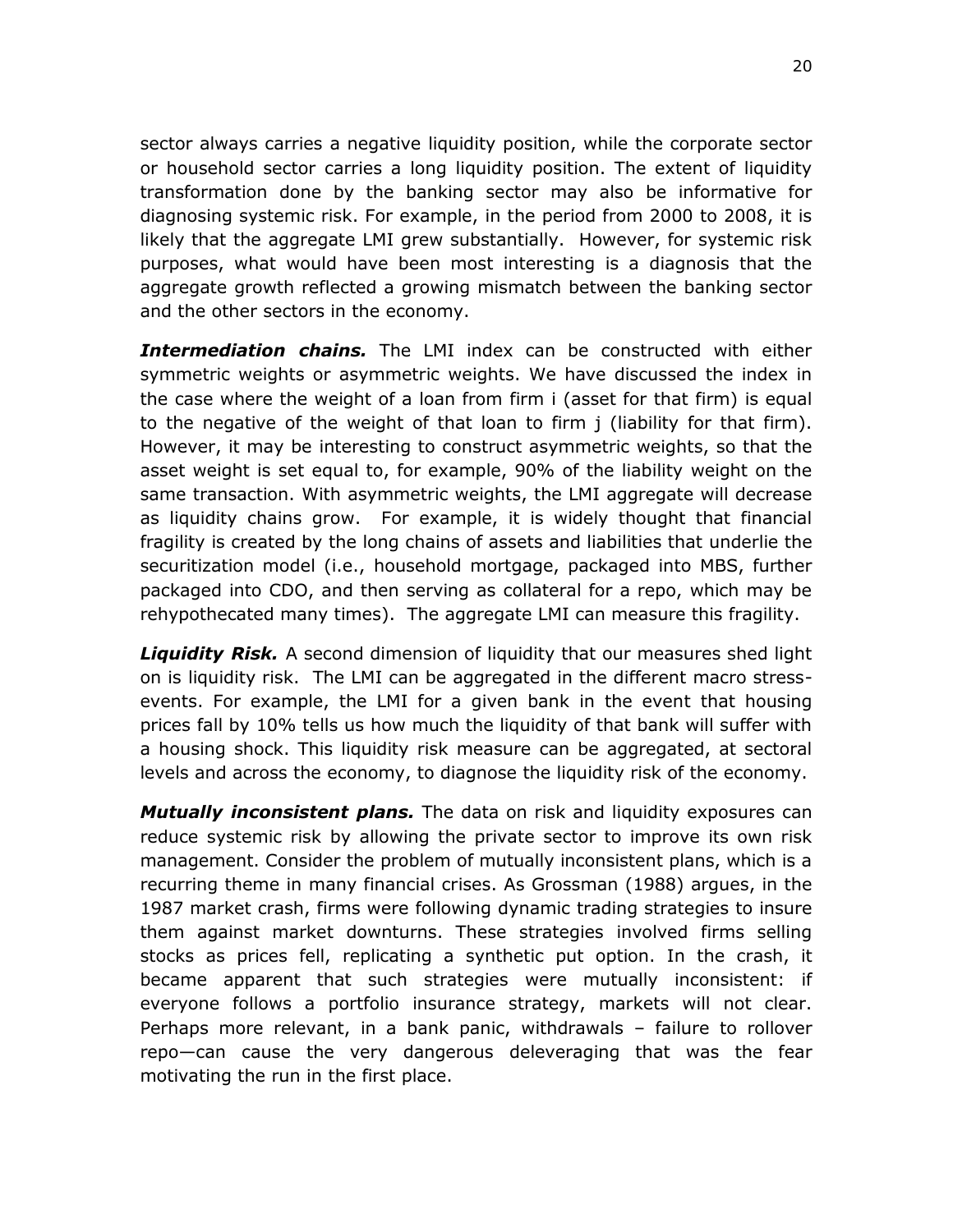To go back to the model, suppose that firm i (and all other firms), carrying out its risk management, planned that in the event certain prices fell, so that the firm's liquidity and solvency were reduced, it would sell some of its assets to reduce risk and at the same time cut back on interbank repo lending to preserve liquidity. The regulator elicits information on all firms and makes such information public. The firms then recognize that their plans are mutually inconsistent. As a result, all firms take adjust early their positions and to reduce risk exposure and enhance liquidity.

In addition to simply making public the exposure data, we can imagine that a regulator will additionally provide guidance for private risk management. It could reveal the results of its own analysis that private plans are mutually inconsistent. Or, it could survey firms on how they would behave in the low price scenario and then make public the result of this survey. Such a survey may be similar to the senior loan officer's survey of the Fed.

*Systemically Important Institutions.* New banking regulations require greater oversight and higher capital requirements for systemically important institutions. One cut at judging who is systemically important is to rank institutions by size of assets. However, this type of ranking suffers from all of the shortcomings of relying on balance sheet entries for asset holdings which we have discussed earlier. Economically, it is more meaningful to judge firms in terms of their magnitude of their (aggregate) risk exposures and liquidity exposures. Thus, our data, at the firm level can provide guidance on which institutions should be judged systemically

## **6. Macroeconomic Modeling of Systemic Risk**

The measures we have discussed in the previous section allow us to answer the following type of question: If real estate prices decline by 20% over the next year, how much capital and liquidity will the commercial banking sector lose. On one hand, it is possible that the banking sector is well capitalized to handle such losses and the event is not systemic. On the other hand, it is possible that the losses trigger a credit crunch, fire-sales of assets, etc., so that the losses are amplified into a systemic crisis.

*We define systemic risk as the risk that shocks affect the financial sector and trigger an endogenous adverse feedback significantly amplifying these shocks, causing further deterioration in the financial sector, and leading to significant output losses.*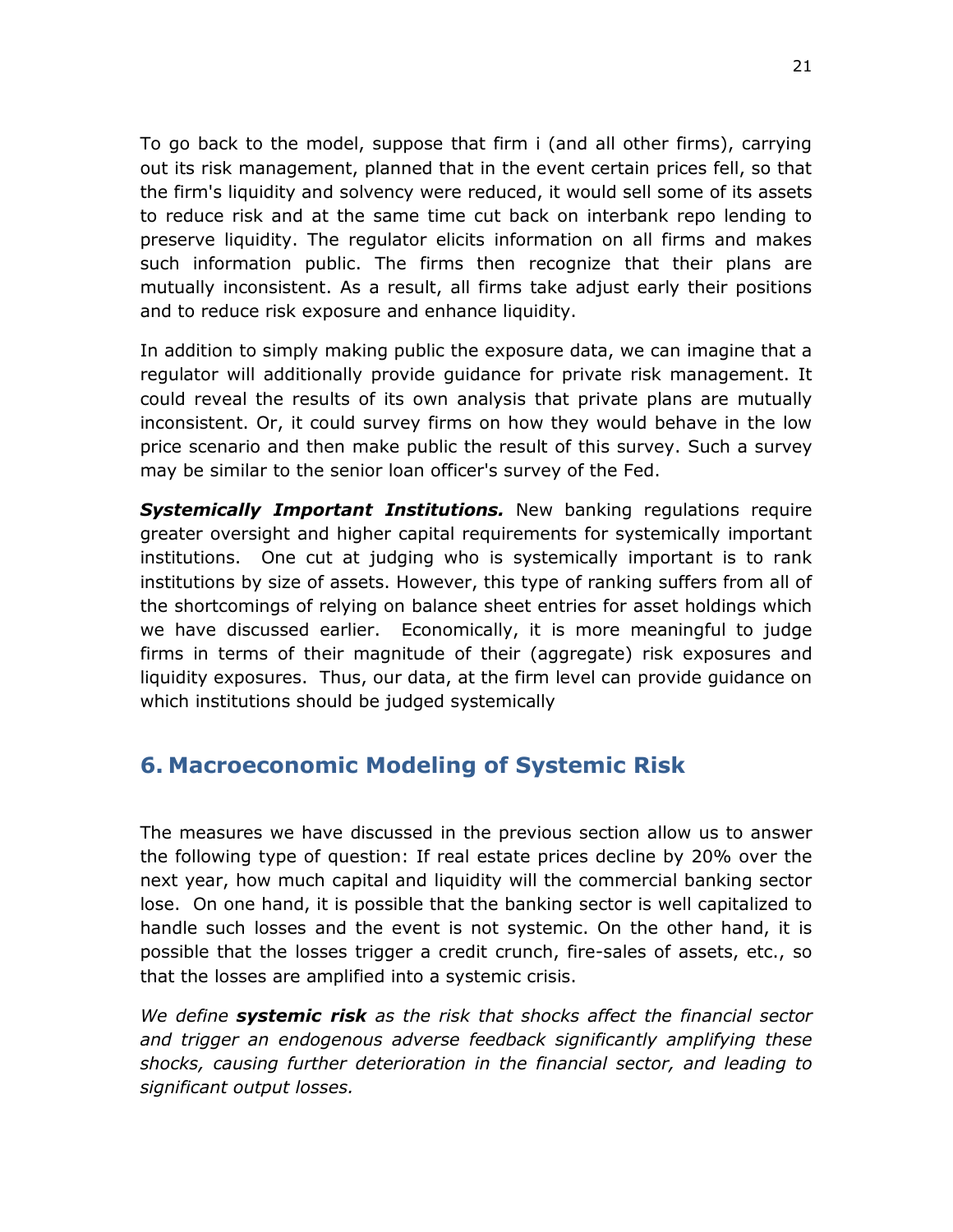Systemic risk is inherently endogenous. This key point is often obscured (or absent) in policy discussions. To diagnose systemic risk, the data on shockdeltas must be viewed through the lens of a model. That is, it is not enough to measure the losses that may arise from a 20% fall in real estate prices. The important step for systemic risk assessment is to compute the general equilibrium response of the economy to such a shock. What behavioral response can we expect of different parts of the financial sector to the losses? What is the resulting general equilibrium? And, when does that equilibrium feature a significant amplification mechanism?

As should be clear, this is a macroeconomic model building exercise and is a fertile area for both academic and policy research. This section describes how the data we have proposed collecting may be useful to further this research. To be clear, we do not propose here a specific model of systemic risk – such models do exist in the literature, and there are probably more that will be developed. Rather, we wish to illustrate how the data can be useful for macro modeling.

## **a. Modeling Behavioral Responses**

Any macroeconomic model for systemic risk needs to posit a relation between a firm's decisions (lending, trading, etc.) and the firm-specific variables such as capital, leverage, or liquidity as well as macroeconomic state variables that may affect the investment opportunities faced by the firm. For example, in the Brunnermeier and Sannikov (2010) model, moral hazard considerations imply that as the capital of a bank falls, it reduces its lending and investments and moreover increases the premium it requires to take on risky investments.

The data we propose collecting can help model agents' behavioral responses to a shock. Let us suppose that the deltas we have described are collected over time to form a long panel data set. An important point is that this data reflects the risk and liquidity choices of agents in varying economic conditions.

Consider for example the measured  $\Delta^{\text{I}}$  for real estate risk for firm i. The  $\Delta^{\text{I}}$ comes from firm i's choices over the amount of MBS to own, both through derivatives and through direct holdings, as well as the amount of real estate lending the firm has undertaken. The time series of these  $\Delta^{i}$ 's is a time series of portfolio choices for the firm in different economic environments.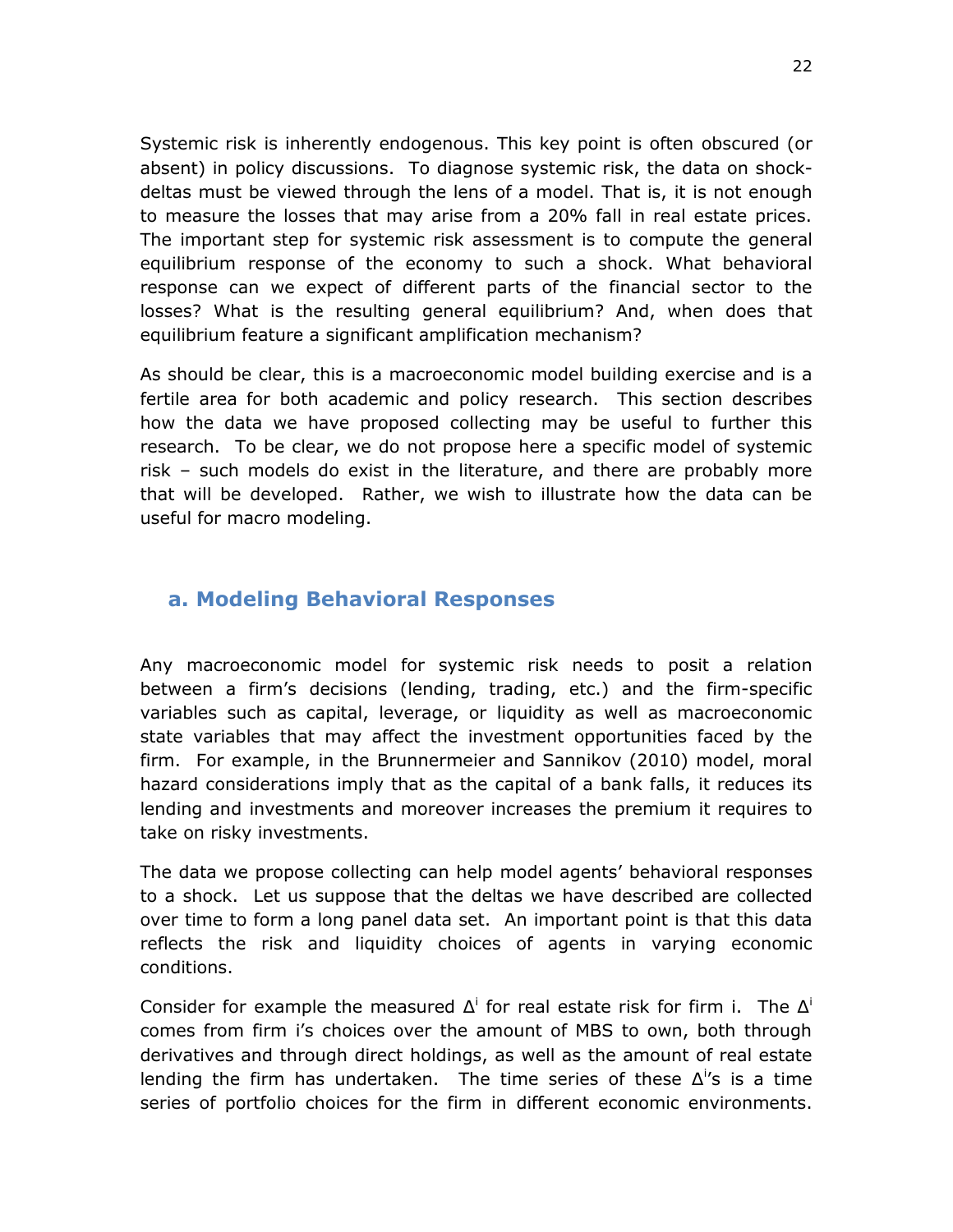These choices are influenced by the expected return and risk profile (both fundamental and liquidity-driven) of MBS. They are influenced by the overall macroeconomic environment. They are also influenced by the current capital and liquidity of the firm.

Likewise, consider the measured liquidity delta of the firm. This liquidity delta is influenced by whether MBS is owned directly or through derivatives, and whether it is funded using short-term debt, long-term debt or equity. It is influenced by the collateral arrangements in the derivatives taken on by the firm. Again, the liquidity choices can be thought of as portfolio choices of the firm in varying economic conditions.

A macroeconomic model makes choices that result in a behavioral function  $\mathsf{f}^{\mathsf{i}}(\cdot)$  :

 $\Delta_{i,t} = f^i$ (own firm characteristics<sub>t-1</sub>, aggregate  $\Delta'$ s<sub>t-1</sub>, macroeconomic state<sub>t-1</sub>)

Here, firm characteristics may include capital, liquidity, in addition to typical measures of organizational function (size, industry, etc.). The macroeconomic state may measure expected returns, volatility, etc. We have suggestively included a separate role for the aggregate Δs to highlight interdependences within the financial sector.

Since, as we have just discussed, the time series data reflects these choices in varying economy conditions, they will be useful disciplining models of systemic risk. We view this as an important part of our approach, since a panel data set allows us to verify various future models using the whole history of data from the beginning of the data collection onwards.

## **b. Financial Aggregates**

In much of the existing literature, the only financial measure that a macrofinance model aims to match is the credit spread (e.g., the Commercial Paper-Treasury Bill spread). The large gap between theory and measurement is striking and needs to be closed.

The data we propose collecting can form the "financial aggregates" that macro-finance models should aim to match. For example, suppose we used the data to construct aggregated risk-deltas across the financial sector, and formed a time-series of these variables. Likewise, we aggregate the LMIs and liquidity-deltas across the financial sector to measure the liquidity and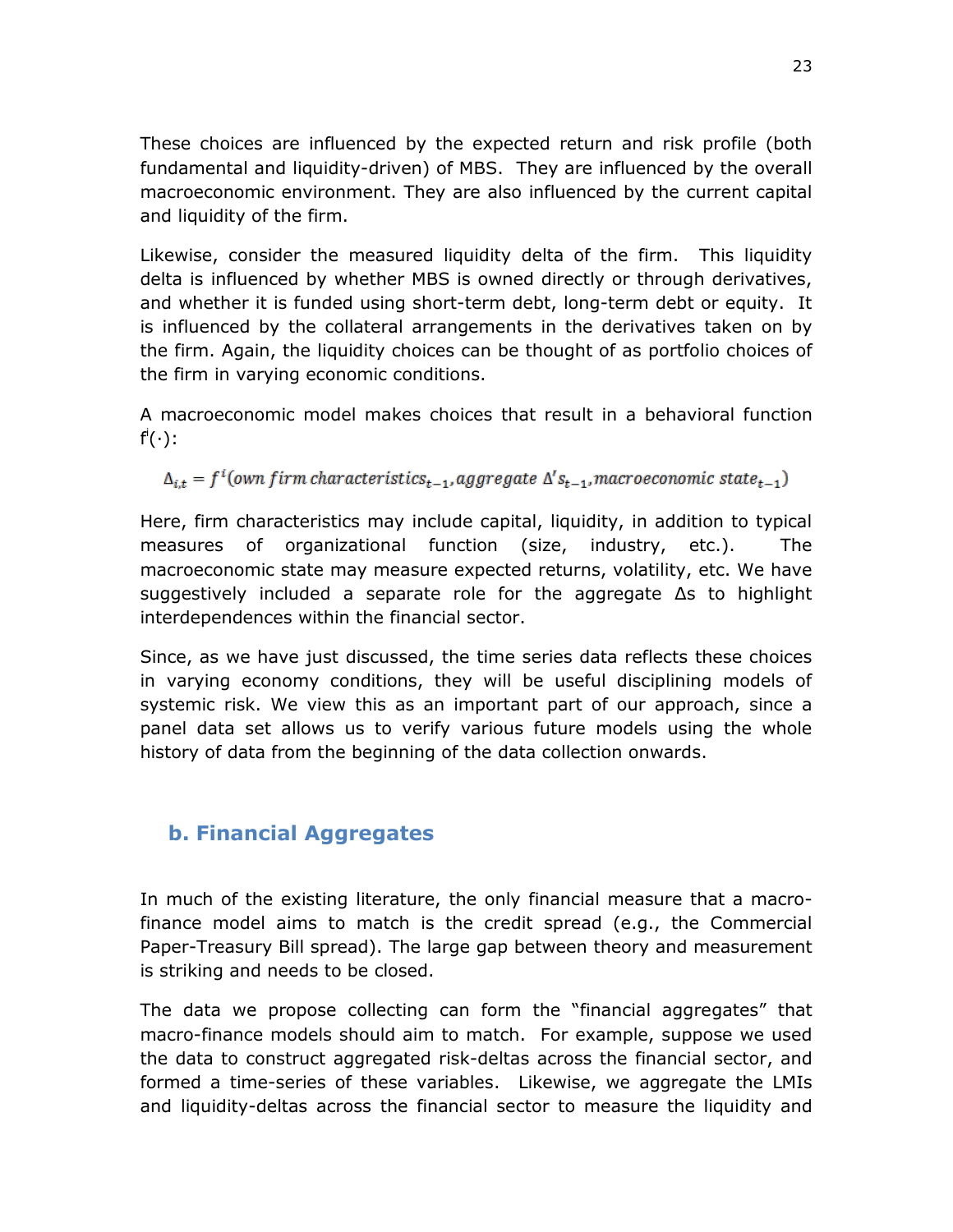liquidity risk of the sector. The behavior of these variables would be akin to that of "leverage" in stylized models, in that high deltas may tell us something about the susceptibility of the financial sector to a meltdown.

In the spirit of Kaldor (1961), potential stylized facts concerning the interaction between the financial sector and macro could be:

- 1. The risk-deltas tend to display a high coherence with more traditional measures of economic activity, such as output or hours worked. That is, the risk-deltas of different sectors (e.g., housing, credit, commodities) tend to be positively correlated with output.
- 2. The risk-deltas in financial firms rises from trough to peak, and falls from peak to trough.
- 3. Risk becomes more concentrated over the cycle. This does not necessarily mean that on average risk in individual firms becomes concentrated in certain risk sectors.
- 4. Real estate-related risk is the main type of risk for 1 and 2.
- 5. The liquidity aggregate is countercyclical, declining as output rises.
- 6. The liquidity aggregate is positively related to commercial and industrial loans.
- 7. Liquidity risk is procyclical.
- 8. Risk-deltas and liquidity are negatively related to the Commercial Paper-Treasury Bill spread.

These conjectured stylized facts are suggestive of the types of moments that would need to be matched, in addition to moments relating to the real economy.

## **c. Medium and Large Crises**

To model systemic risk, ideally we would like data that includes periods of extreme financial crises with large real economic fallouts, such as the current great recession. Fortunately or unfortunately, these extreme events are rare. However, there are numerous medium-size crises that occur more frequently. For example, recent experience has included the 1987 stock market crash, the 1994 mortgage market crisis as well as the 1998 hedge fund crisis. These crises all reflected significant shocks to financial intermediaries. The shocks were amplified and spilled over across asset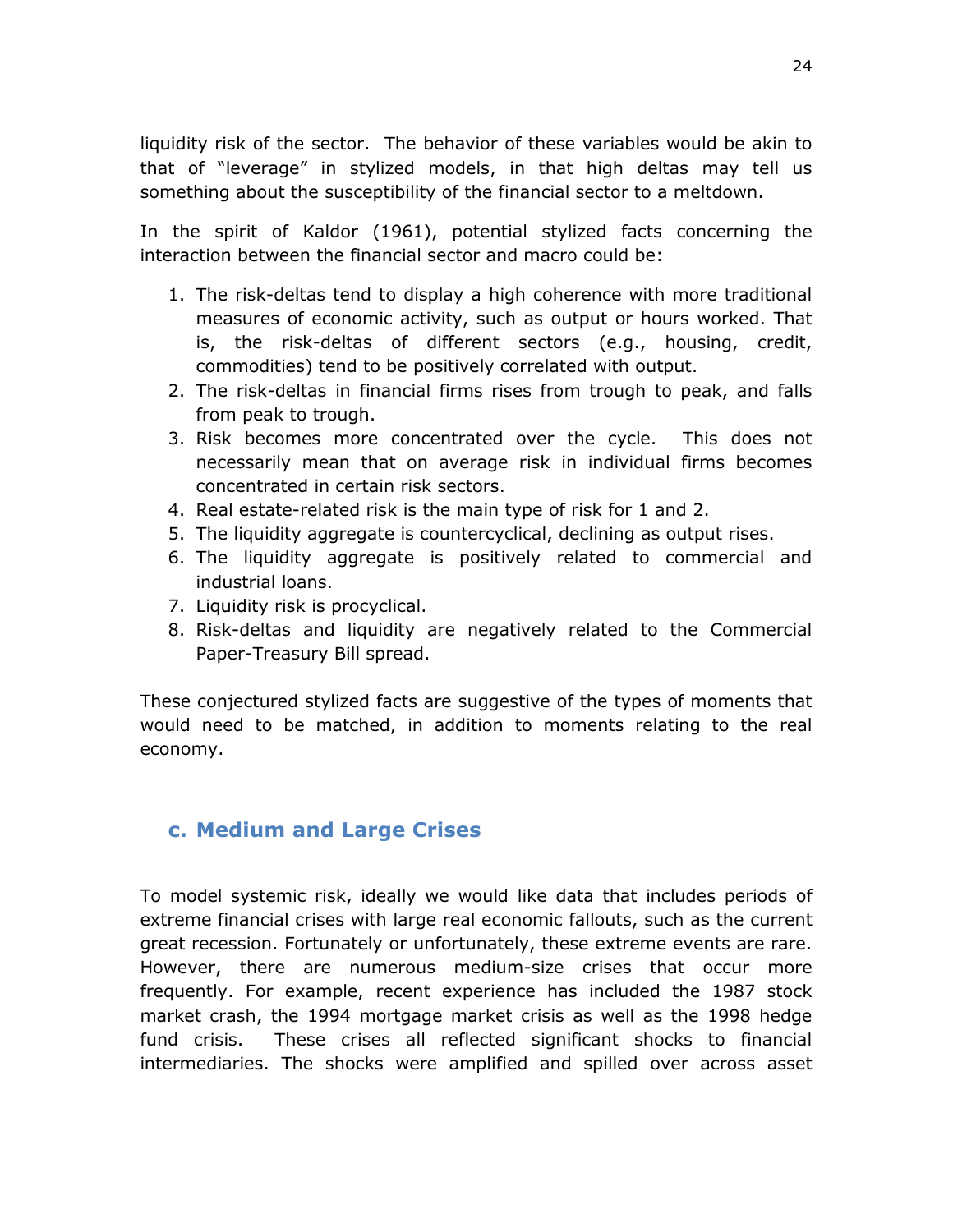markets, but either because the shocks were small or because of significant government intervention, the crises involved negligible real effects.

If one assumes that the amplification mechanisms present in the mediumsized crises are also present in larger crises, collecting data on these crises can be extremely useful. Models can be built to match behavior in medium sized crises, and these same models can be used in counterfactual exercises to gauge the effects of large shocks. The obvious caveat here is that such an exercise may miss non-linearities. However, we should stress that any model of the 1987 crash, for example, will likely already include significant non-linearities.

Finally, it is worth highlighting the commonality with and differences to extreme event analysis in general. Extreme value theory and other methods covering rare events rely critically on certain statistical assumptions. The probability distribution of outcomes deep in the tails is typically assumed. In comparison, macroeconomic modeling involves assumptions about structural parameters that govern behavior both in medium events and in tail events. Such modeling is less subject to the Lucas critique. In addition, models of financial market frictions often describe behavior in terms of constraints, rather than beliefs or preferences. If constraints are tighter in extreme events, then it seems plausible that the models may better approximate behavior during such events so that a modeling exercise may perform better than a statistical exercise. However, like statistical models, modeling assumptions for extreme events or behavior in extreme events are unavoidable due to limited data.

# **7. Final Comments**

The financial crisis is a strong reminder that measurement is at the root of science. The measurement systems that we currently have are outmoded, leaving regulators, academics, and risk managers in a dangerous position. Assessing systemic risk requires viewing data on the financial sector through the lens of a macroeconomic model. However, macroeconomics, in particular, frames questions and builds models based on available data, and we have so far lacked the data to construct macro-finance models.

We propose an overhaul of the reporting done by financial firms. While not perfect, our proposal can be implemented, as the SCAP stress tests demonstrated. Based on our discussions with risk managers at major banks, most of what we would like to ask for can be produced by these firms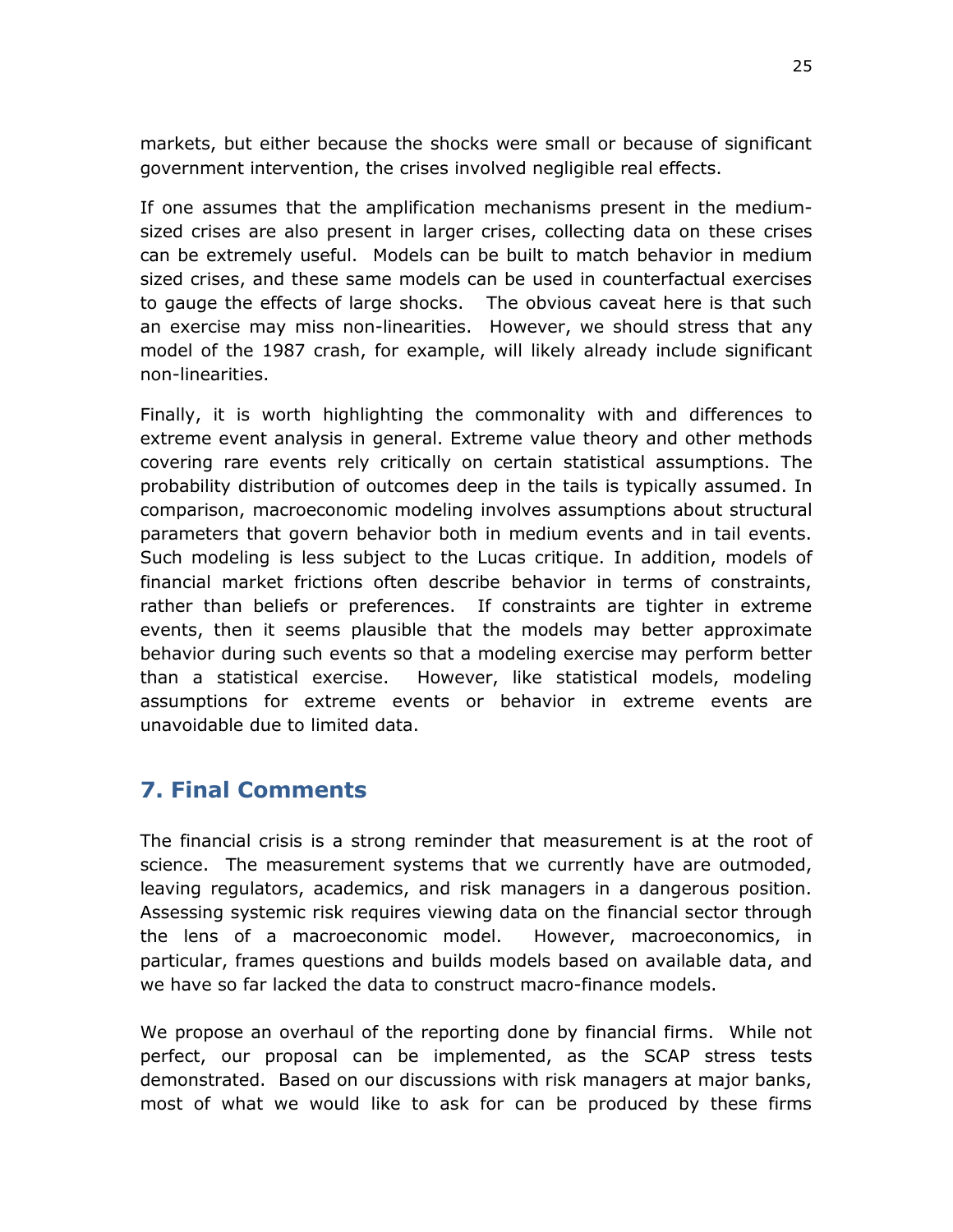already. Nevertheless, we recognize that there will have to be a lot of work to determine reporting standards (especially with respect to foreign subsidiaries, branches, etc. and with respect to different currencies). The reported numbers will change over time as the underlying models change even if the underlying risks remain the same. Presumably, over time models will get better, so reported numbers will become more accurate. This is true of any measurement system. There is no alternative. The OFR has already been mandated, so the first step with regard to infrastructure for measurement has already occurred.

Ours is not the only proposal for what new data collections systems should look like. In terms of what the OFR should collect, some have proposed that financial firms should submit *all* position data and *all* transaction data. There are several troubling problems with this proposal. First, the OFR would then have to develop summary measures themselves, independently of the firms from which they collected the data. Meaningful measures would be some kind of summary statistics of the data. We have proposed such summary statistics. But moreover, our proposal relies on the firms' own models. Without this the OFR would have to invent their own models, which not only seems like reinventing the wheel, but reasonably seems like they would not be as good as firms' models. There is no reason for everyone to have to calculate the National Income and Product Accounts themselves. Another problem would be that the data that would be made available publicly would be the OFR summary statistics, rather than the underlying data.

Throughout the discussion above we have mentioned several principles that seem important for any data project. We summarize them here.

- There is no substitute for better data. Without the proper measurement, science, macroeconomics, and risk management cannot progress.
- Science is based in replication, reusing, and criticizing published work. This requires that scientific data be publicly available.
- Not all data should be collected, but a subset. Measurement must be intelligent in designing summary statistics.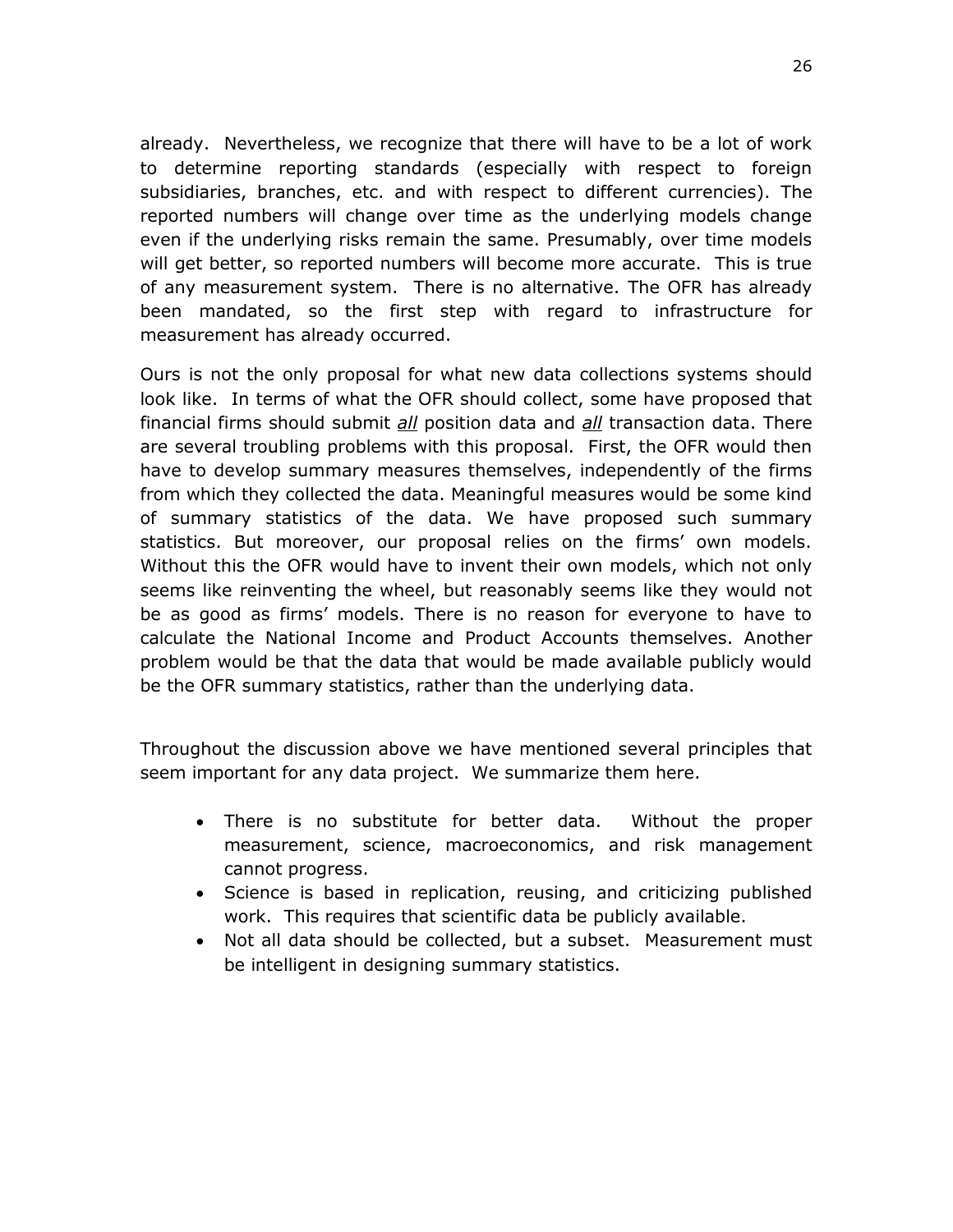#### **New References**

- Adrian, Tobias and Markus Brunnermeier (2010), "CoVaR," Princeton University, working paper.
- Allen, Franklin and Douglas Gale (2004), "Financial Intermediaries and Markets", Econometrica 72, 1023-1061.
- Barnett, William A. (1980), "Economic Monetary Aggregates: An Application of Aggregation and Index Number Theory," *Journal of Econometrics* 14, 11-48.
- Bernanke, Ben, Mark Gertler, and Simon Gilchrist (1996), "The Financial Accelerator and the Flight to Quality,‖ *Review of Economics and Statistics* 78, 1-15.
- Brunnermeier, Markus, Gary Gorton and Arvind Krishnamurthy (2011), "Liquidity Mismatch Measurement," working paper, Northwestern University.
- Brunnermeier, Markus and Lasse Pedersen (2009), "Market Liquidity and Funding Liquidity,‖ *Review of Financial Studies* 22(60), 2201-2238.
- Brunnermeier, Markus and Yuliy Sannikov (2010), "A Macroeconomic Model with a Financial Sector," Working Paper, Princeton University.
- Diamond, Douglas and Phillip Dybvig (1983), "Bank Runs, Deposit Insurance, and Liquidity,‖ *Journal of Political Economy* 91, 401-419.
- Duffie, Darrell (2010), "Systemic Risk Exposures: A 10-by-10-by-10 Approach," Stanford University, Graduate School of Business, working paper.
- Eichner, Matthew, Donald Kohn, and Michael Palumbo (2010), "Financial Statistics for the United States and the Crisis: What Did They Get Right, What Did They Miss, and How Should They Change?," Board of Governors of the Federal Reserve System, Finance and Economics Discussion Series, No. 2010-20.
- Eichner, Matthew and Fabio Natalucci (2010), "Capturing the Evolution of Dealer Credit Terms Related to Securities Financing and OTC Derivatives: Some Initial Results from the New Senior Credit Officer Opinion Survey on Dealer Financing Terms," Board of Governors of the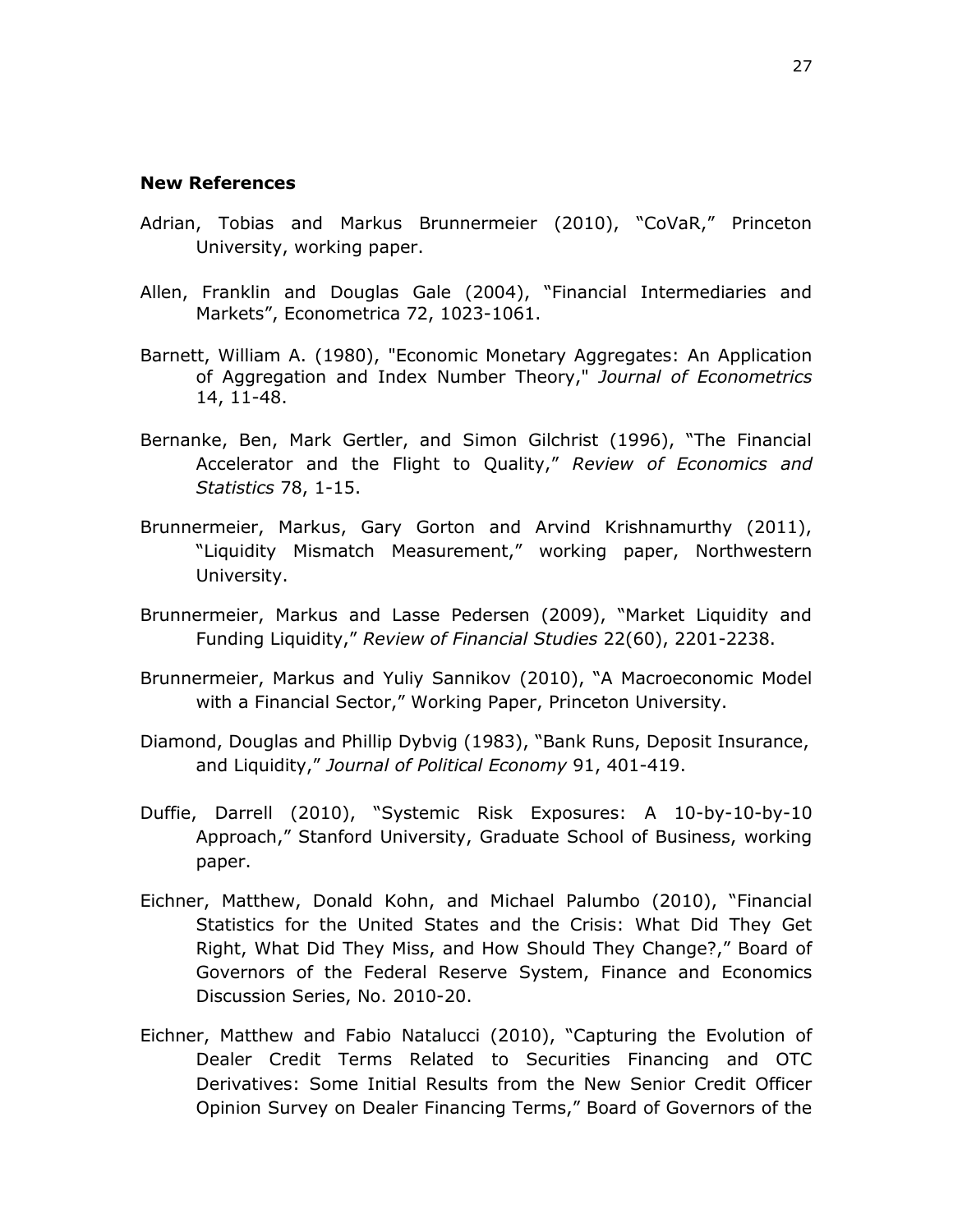Federal Reserve System, Finance and Economics Discussion Series, No. 2010-47.

- European Central Bank (2010), Central Bank Statistics: What Did the Financial Crisis Change? (European Central Bank).
- Froyen, Richard (2005), Macroeconomics: Theories and Policies (Prentice Hall: New Jersey).
- Gertler, Mark and Nobuhiro Kiyotaki (2009), "Financial Intermediation and Credit Policy in Business Cycle Analysis," chapter in Handbook of Monetary Economics, forthcoming.
- Giglio, Stefano (2010), "Credit Default Swap Spreads and Systemic Financial Risk," Harvard University, working paper.
- Gorton, Gary and Andrew Metrick (2010), "Securitized Banking and the Run on Repo,‖ *Journal of Financial Economics*, forthcoming.
- Gorton, Gary and Richard Rosen (1995), "Banks and Derivatives," *National Bureau of Economic Research* Macroeconomics Annual 1995 (MIT Press).
- Huang, Xin, Hao Zhou, and Haibin Zhu (2011), "Systemic Risk Contributions,‖ Board of Governors of the Federal Reserve System, Finance and Economics Discussion Series, No. 2011-08.
- Kaldor, Nicholas. 1961. "Capital Accumulation and Economic Growth." in *The Theory of Capital*, ed. F. A. Lutz and D. C. Hague, 177–222. New York: St. Martins Press.
- Kiyotaki, Nobuhiro and John Moore (1997), "Credit Cycles," Journal of Political *Economy* 105, 211-248.
- Kydland, Finn and Edward Prescott (1990), "Business Cycles: Real Facts and a Monetary Myth," Quarterly Review of the Federal Reserve Bank of Minneapolis (Spring), 3-18.
- Landefeld, J. Steven, Eugene p. Seskin, and Barbara M. Fraumeni (2008), ―Taking the Pulse of the Economy: Measuring GDP,‖ *Journal of Economic Perspectives* 22(2) (Spring), 193-216.
- Lucas, Robert (1977), "Understanding Business Cycles," in Stabilization of the Domestic and International Economy, Karl Brunner and Allan